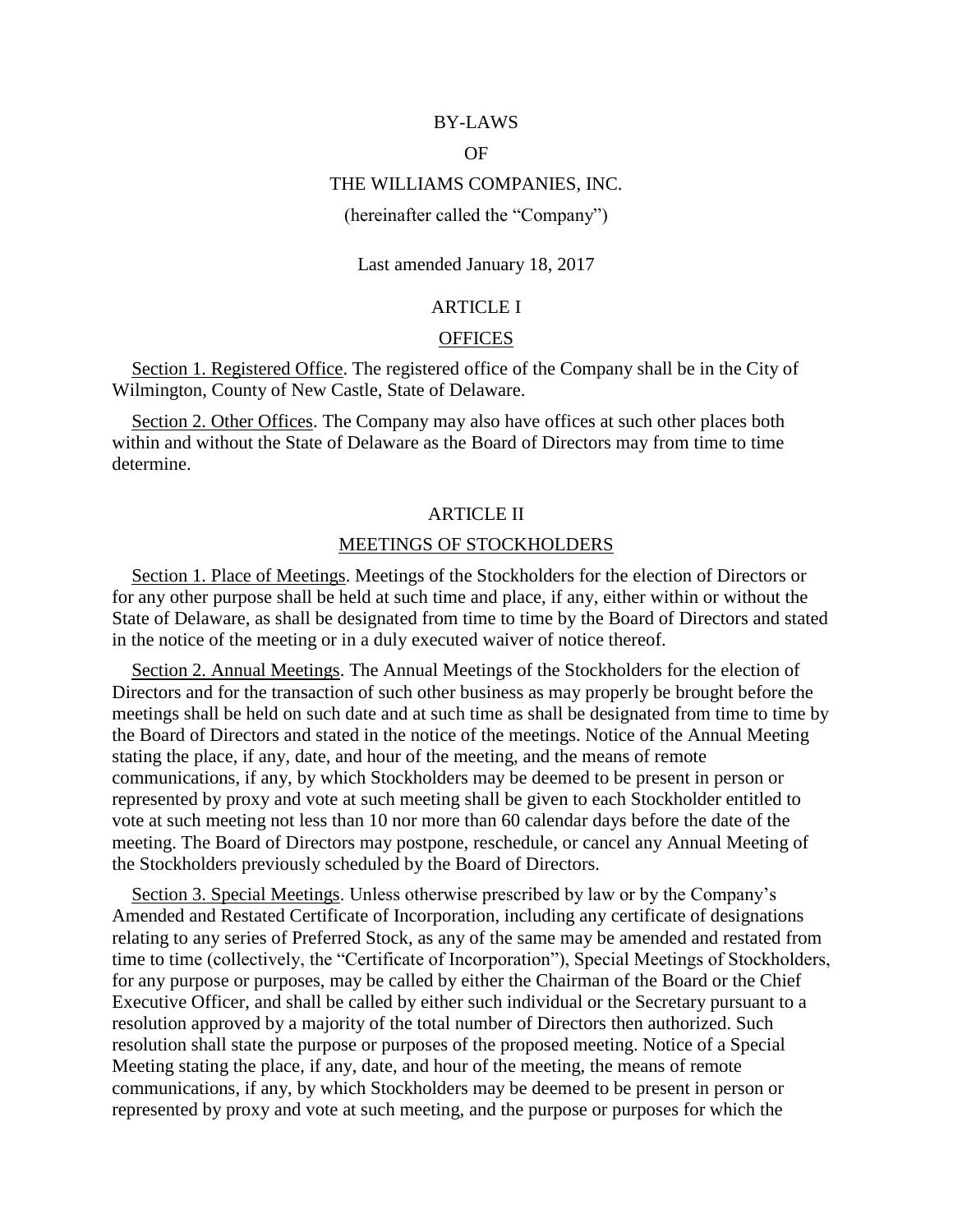meeting is called shall be given not less than 10 nor more than 60 calendar days before the date of the meeting to each Stockholder entitled to vote at such meeting. The Board of Directors may postpone, reschedule, or cancel any Special Meeting of the Stockholders previously scheduled pursuant to this Section 3. Only such business shall be conducted at a Special Meeting as shall have been brought before the meeting by or at the direction of the Board of Directors.

Section 4. Quorum. Except as otherwise provided by law or by the Certificate of Incorporation, the holders of a majority of the capital stock issued and outstanding and entitled to vote thereat, present in person or represented by proxy, shall constitute a quorum at all meetings of the Stockholders for the transaction of business. If, however, such quorum shall not be present or represented by proxy at any meeting of the Stockholders, then the chairman of the meeting, or the Stockholders entitled to vote thereat, present in person or represented by proxy, shall have power to adjourn or recess the meeting from time to time in accordance with Section 5 of this Article II, without notice other than announcement at the meeting, until a quorum shall be present or represented. Subject to applicable law, if a quorum initially is present at any meeting of Stockholders, the Stockholders may continue to transact business until adjournment or recess, notwithstanding the withdrawal of enough Stockholders to leave less than a quorum, but if a quorum is not present at least initially, no business other than adjournment or recess may be transacted.

Section 5. Adjourned or Recessed Meeting. Any Annual or Special Meeting of Stockholders, whether or not a quorum is present, may be adjourned or recessed for any reason from time to time by the chairman of the meeting, subject to any rules and regulations adopted by the Board of Directors pursuant to Section 7 of this Article II. Any such meeting may be adjourned for any reason (and may be recessed if a quorum is not present or represented) from time to time by the Stockholders entitled to vote thereat, present in person or represented by proxy at the meeting and entitled to vote thereat. At any such adjourned or recessed meeting at which a quorum shall be present or represented by proxy, any business may be transacted which might have been transacted at the meeting as originally noticed. When a meeting is adjourned to another time or place, notice need not be given of the adjourned meeting if the place, if any, date, and time thereof, and the means of remote communications, if any, by which Stockholders may be deemed to be present in person or represented by proxy and vote at such adjourned meeting are announced at the meeting at which the adjournment is taken; provided, however, that if the adjournment is for more than 30 calendar days, or if after the adjournment a new record date is fixed for the adjourned meeting, a notice of the adjourned meeting shall be given to each Stockholder entitled to vote at the meeting.

Section 6. Voting. At each meeting of Stockholders held for any purpose, each Stockholder of record of Common Stock entitled to vote thereat shall be entitled to one vote for every share of such stock standing in such Stockholder's name on the books of the Company on the date determined in accordance with Section 5 of Article V of these By-laws, and each Stockholder of record of Preferred Stock entitled to vote thereat shall be entitled to the vote as set forth in the Certificate of Incorporation for each share of Preferred Stock standing in such Stockholder's name on the books of the Company on the date determined in accordance with Section 5 of Article V of these By-laws. On any matter on which the holders of the Preferred Stock or any series thereof shall be entitled to vote separately as a class or series, they shall be entitled to one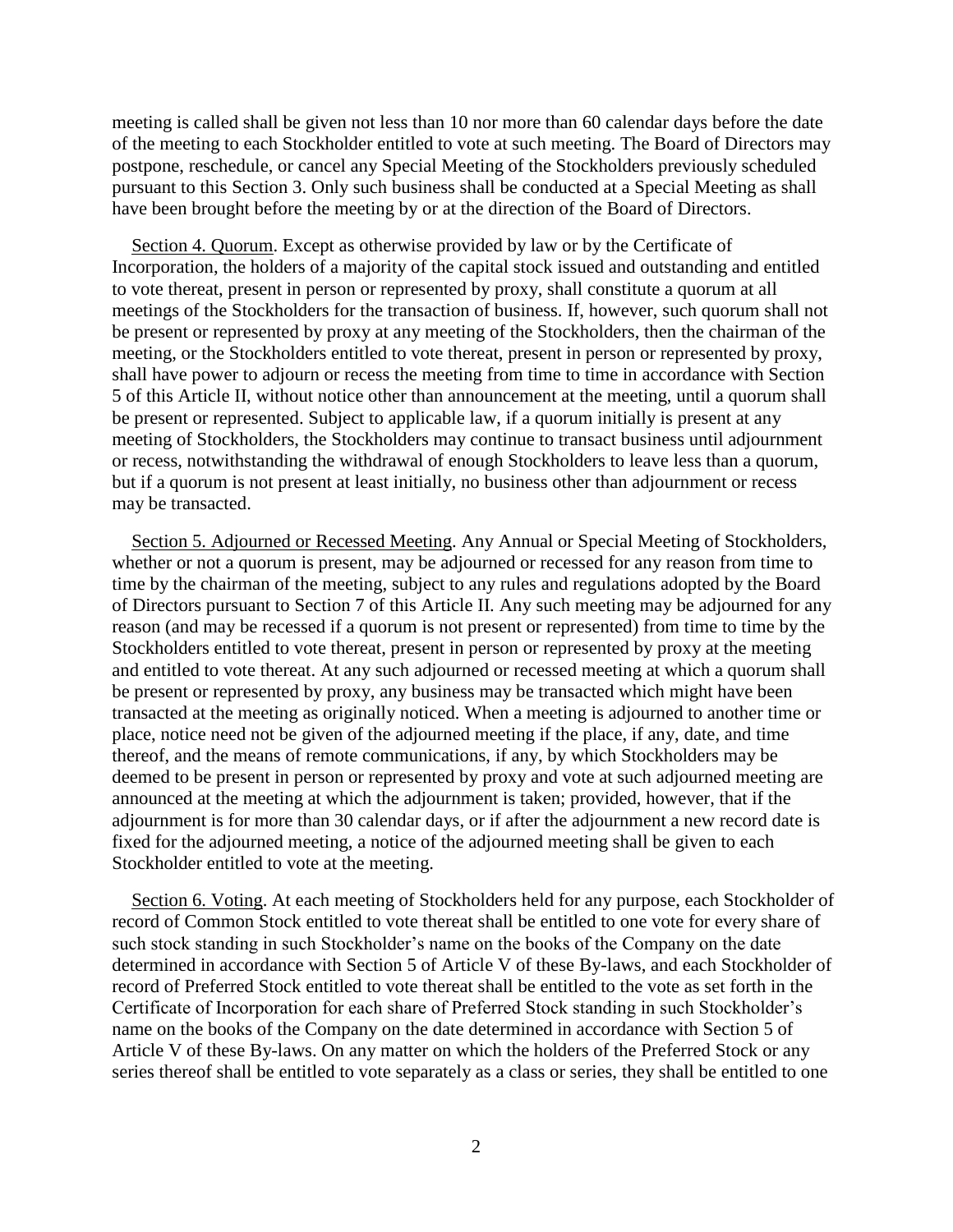vote for each share held.

Each Stockholder entitled to vote at any meeting of Stockholders may authorize not in excess of three persons to act for such Stockholder by a proxy signed by such Stockholder or such Stockholder's attorney-in-fact. Any such proxy shall be delivered to the secretary of such meeting at or prior to the time designated for holding such meeting, but in any event not later than the time designated in the order of business for so delivering such proxies. No such proxy shall be voted or acted upon after three years from its date, unless the proxy provides for a longer period. Except as otherwise provided by law, the Certificate of Incorporation or these By-laws, at each meeting of the Stockholders, all corporate actions to be taken by vote of the Stockholders shall be authorized by a majority of the votes cast by the Stockholders entitled to vote thereon, present in person or represented by proxy, and where a separate vote by class is required, a majority of the votes cast by the Stockholders of such class, present in person or represented by proxy, shall be the act of such class.

Unless required by law or determined by the chairman of the meeting to be advisable, the vote on any matter, including the election of Directors, need not be by written ballot. In the case of a vote by written ballot, each ballot shall be signed by the Stockholder voting, or by such Stockholder's proxy, and shall state the number of shares voted.

### Section 7. Organization.

(a) Meetings of Stockholders shall be presided over by the Chairman of the Board, or in his or her absence, by another person designated by the Board of Directors or the Chairman of the Board. The Secretary of the Company, an Assistant Secretary, or a person whom the chairman of the meeting shall appoint, shall act as secretary of the meeting and keep a record of the proceedings thereof.

(b) The date and time of the opening and the closing of the polls for each matter upon which the Stockholders shall vote at a meeting of Stockholders shall be announced at the meeting. The Board of Directors may adopt such rules and regulations for the conduct of any meeting of Stockholders as it shall deem appropriate. Except to the extent inconsistent with such rules and regulations as adopted by the Board of Directors, the chairman of the meeting shall have the authority to adopt and enforce such rules and regulations for the conduct of any meeting of Stockholders and the safety of those in attendance as, in the judgment of the chairman, are necessary, appropriate, or convenient for the conduct of the meeting. Rules and regulations for the conduct of meetings of Stockholders, whether adopted by the Board of Directors or by the chairman of the meeting, may include without limitation, establishing (i) an agenda or order of business for the meeting; (ii) rules and procedures for maintaining order at the meeting and the safety of those present; (iii) limitations on attendance at or participation in the meeting to Stockholders entitled to vote at the meeting, their duly authorized and constituted proxies, and such other persons as the chairman of the meeting shall permit; (iv) restrictions on entry to the meeting after the time fixed for the commencement thereof; (v) limitations on the time allotted for consideration of each agenda item and for questions and comments by participants; (vi) regulations for the opening and closing of the polls for balloting and matters which are to be voted on by ballot (if any); and (vii) procedures (if any) requiring attendees to provide the Company advance notice of their intent to attend the meeting. Subject to any rules and regulations adopted by the Board of Directors, the chairman of the meeting may convene and,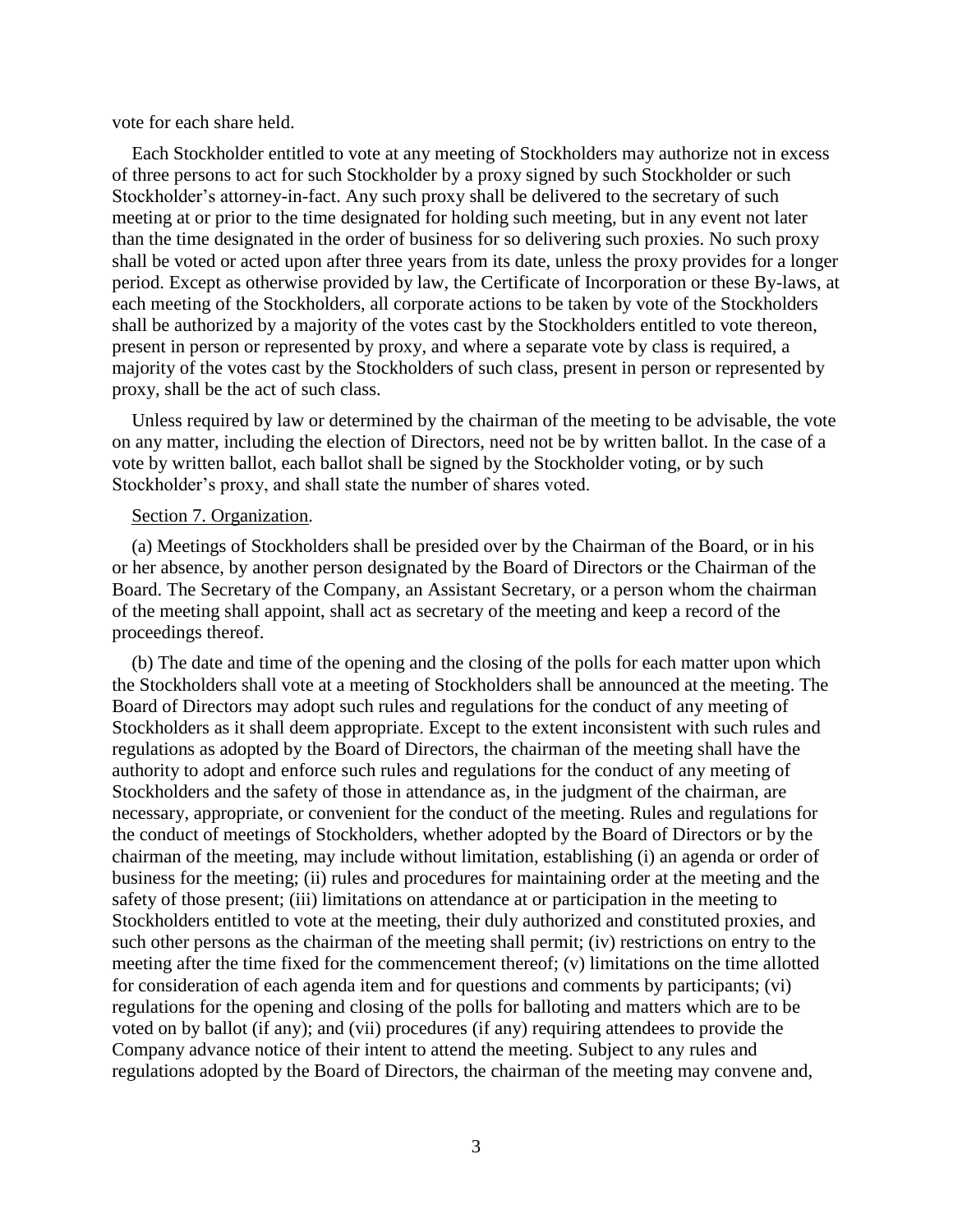for any reason, from time to time, adjourn and/or recess any meeting of Stockholders pursuant to Section 5 of this Article II. The chairman of the meeting, in addition to making any other determinations that may be appropriate to the conduct of the meeting, shall have the power to declare that a nomination or other business was not properly brought before the meeting if the facts warrant (including if a determination is made, pursuant to Section 10 of this Article II, Section 1 of Article III or Section 3 of Article III, as applicable, that a nomination or other business was not made or proposed, as the case may be, in accordance with these By-laws), and if such chairman should so declare, such nomination shall be disregarded or such other business shall not be transacted.

(c) Before any meeting of Stockholders, the Company may, and shall if required by law, appoint one or more inspectors of election to act at the meeting and make a written report thereof. Inspectors may be employees of the Company. The Company may designate one or more persons as alternate inspectors to replace any inspector who fails to act. If no inspector or alternate is able to act at a meeting of Stockholders, the chairman of the meeting may, and shall if required by law, appoint one or more inspectors to act at the meeting. Each inspector, before entering upon the discharge of his or her duties, shall take and sign an oath faithfully to execute the duties of inspector with strict impartiality and according to the best of his or her ability. Inspectors need not be Stockholders. No Director or nominee for the office of Director at an election shall be appointed as an inspector at such election. Such inspectors shall (i) determine the number of shares outstanding and the voting power of each, the number of shares represented at the meeting, the existence of a quorum, and the validity of proxies and ballots, if any; (ii) determine and retain for a reasonable period a record of the disposition of any challenges made to any determination by the inspectors; (iii) count and tabulate all votes and ballots, if any; and (iv) certify their determination of the number of shares represented at the meeting, and their count of all votes and ballots, if any.

Section 8. List of Stockholders Entitled to Vote. The officer of the Company who has charge of the stock ledger of the Company shall prepare and make, at least 10 calendar days before every meeting of Stockholders, a complete list of the Stockholders entitled to vote at the meeting. Such list shall be arranged in alphabetical order, and showing the address of each Stockholder and the number of shares registered in the name of each Stockholder, provided that nothing in this Section 8 shall require the Company to include electronic mail addresses or other electronic contact information on such list. Such list shall be open to the examination of any Stockholder or person representing a Stockholder by proxy, for any purpose germane to the meeting for a period of at least 10 calendar days prior to the meeting (a) on a reasonably accessible electronic network, provided that the information required to gain access to such list is provided with the notice of meeting; or (b) during ordinary business hours, at the principal place of business of the Company. In the event that the Company determines to make the list available on an electronic network, the Company may take reasonable steps to ensure that such information is available only to Stockholders. If the meeting is to be held at a place, then the list shall also be produced and kept at the time and place of the meeting during the whole time thereof, and may be examined by any Stockholder of the Company who is present. If the meeting is to be held solely by means of remote communication, then the list shall also be open to the examination of any Stockholder during the whole time of the meeting on a reasonably accessible electronic network, and the information required to access such list shall be provided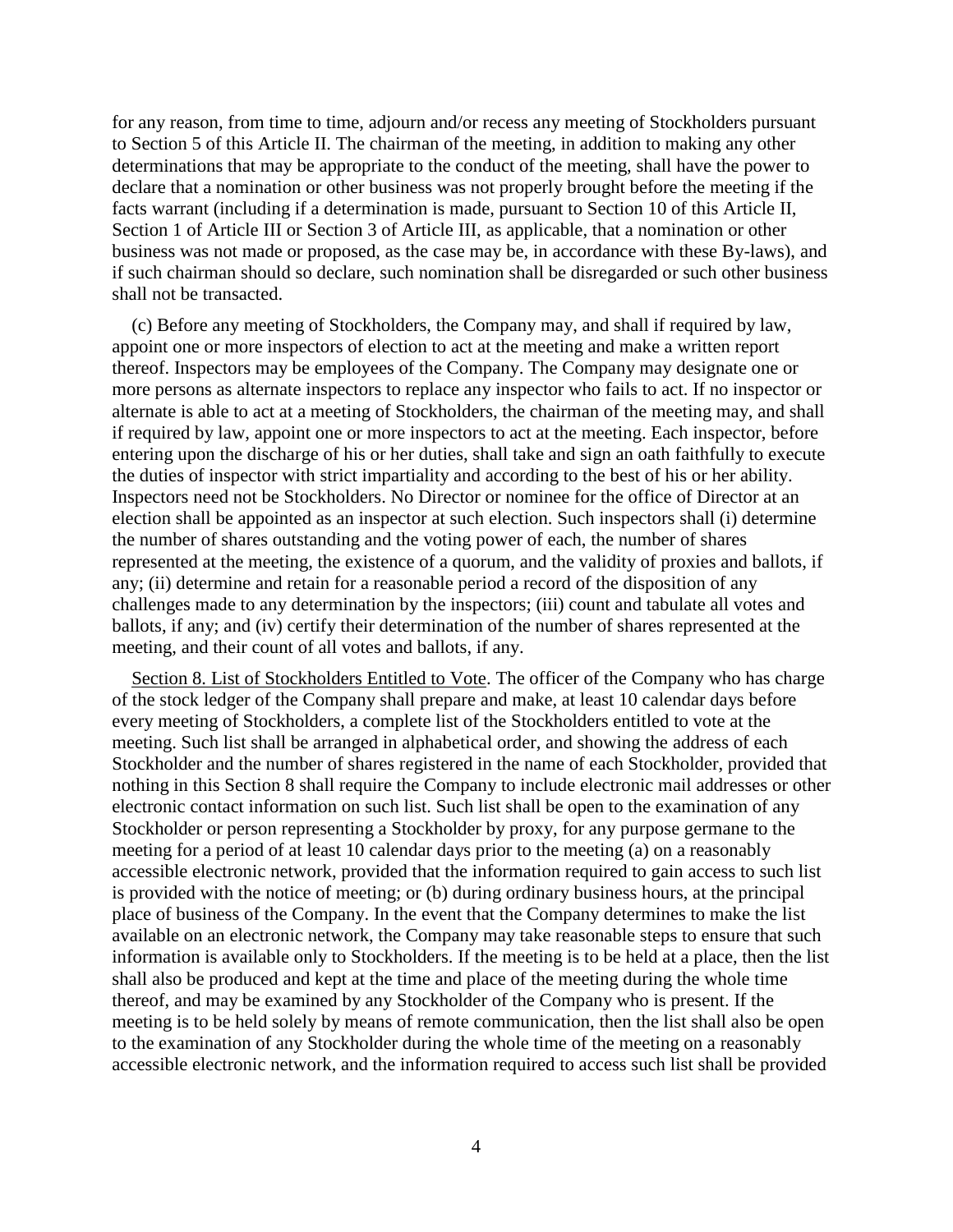with the notice of the meeting.

Section 9. Stock Ledger. Except as otherwise required by law, the stock ledger of the Company shall be the only evidence as to who are the Stockholders entitled (a) to examine the stock ledger, or the list required by Section 8 of this Article II, or the books of the Company; or (b) to vote in person or by proxy at any meeting of Stockholders.

# Section 10. Nature of Business at Meetings of Stockholders.

(a) No business (not including Director nominations, which are addressed in Section 1(b) of Article III) may be transacted at an Annual Meeting of Stockholders, other than business that is either (i) specified in the notice of meeting (or any supplement thereto) given by or at the direction of the Board of Directors (or any duly authorized committee thereof); (ii) otherwise properly brought before the Annual Meeting by or at the direction of the Board of Directors (or any duly authorized committee thereof); or (iii) otherwise properly brought before the Annual Meeting by any Stockholder of the Company who is a Stockholder of record on the date of the giving of the notice provided for in this Section 10 and on the record date for the determination of Stockholders entitled to vote at such Annual Meeting and who complies with the notice procedures set forth in this Section 10. For the avoidance of doubt, the foregoing clause (iii) shall be the exclusive means for a Stockholder to propose business (other than Director nominations, or proposals included in the Corporation's proxy statement pursuant to and in compliance with Rule 14a-8 under the Securities Exchange Act of 1934, as amended (the "Exchange Act")) at a meeting of Stockholders.

(b) In addition to any other applicable requirements, for business to be properly brought before an Annual Meeting by a Stockholder pursuant to this Section 10, such Stockholder must have given timely notice thereof in proper written form to the Secretary of the Company and such business must be a proper subject for Stockholder action. To be timely under this Section 10, a Stockholder's notice to the Secretary must be delivered to or mailed and received at the principal executive offices of the Company no later than the close of business on the 90th calendar day nor earlier than the close of business on the 120th calendar day prior to the anniversary date of the immediately preceding Annual Meeting of Stockholders; provided, however, that in the event that the Annual Meeting is called for a date that is not within 30 calendar days before or after such anniversary date, or if no Annual Meeting was held in the preceding year, notice by the Stockholder in order to be timely must be so received not later than the close of business on the 10th calendar day following the day on which such public announcement of the date of the Annual Meeting was made. In no event shall an adjournment or recess of an Annual Meeting, or the postponement of an Annual Meeting for which notice of the meeting has already been given to Stockholders or a public announcement of the meeting date has already been made, commence a new time period (or extend any time period) for the giving of a Stockholder's notice as described above. "Close of business" shall mean 6:00 p.m. local time at the principal executive offices of the Company on any calendar day, whether or not the day is a business day. "Public announcement" shall mean disclosure in a press release reported by the Dow Jones News Service, Associated Press, or a comparable national news service, or in a document publicly filed by the Company with the Securities and Exchange Commission (the "SEC") pursuant to Sections 13, 14, or 15(d) of the Exchange Act.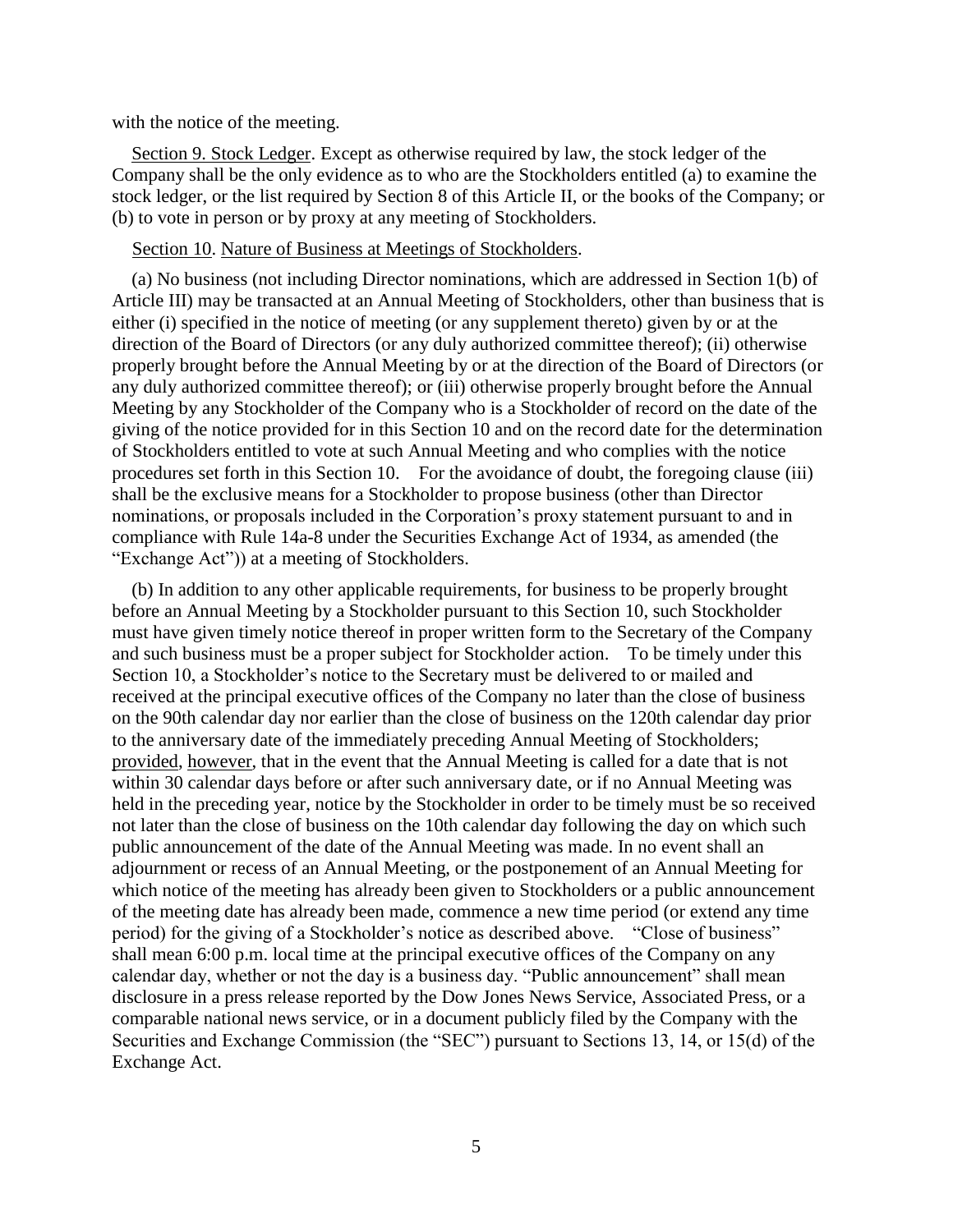(c) To be in proper written form under this Section 10, a Stockholder's notice to the Secretary must set forth (i) as to each matter such Stockholder proposes to bring before the Annual Meeting, a brief description of the business desired to be brought before the Annual Meeting, the text of the proposal or business (including the text of any resolutions proposed for consideration and in the event that such business includes a proposal to amend these By-laws, the language of the proposed amendment), the reasons for conducting such business at the Annual Meeting, and any substantial interest in such business of such Stockholder and the beneficial owner (within the meaning of Section 13(d) of the Exchange Act), if any, on whose behalf the proposal is made; (ii) as to the Stockholder giving the notice and the beneficial owner, if any, on whose behalf the proposal is made (A) the name and record address of such Stockholder (as they appear on the Company's books), and the name and address of such beneficial owner, (B) the class or series and number of shares of capital stock of the Company which are owned of record by such Stockholder and such beneficial owner as of the date of the notice, and a representation that the Stockholder will notify the Company in writing within five business days after the record date for the Annual Meeting of the class or series and number of shares of capital stock of the Company owned of record by the Stockholder and such beneficial owner as of the record date for the Annual Meeting, and (C) a representation that such Stockholder (or a qualified representative of the Stockholder) intends to appear at the Annual Meeting to bring such business before the meeting; (iii) as to the Stockholder giving the notice or, if the notice is given on behalf of a beneficial owner on whose behalf the proposal is made, as to such beneficial owner, and if such Stockholder or beneficial owner is an entity, as to each director, executive, managing member, or control person of such entity (any such individual or control person, a "control person") (A) the class or series and number of shares of capital stock of the Company that are beneficially owned by such Stockholder or beneficial owner and by any control person as of the date of the notice, and a representation that the Stockholder will notify the Company in writing within five business days after the record date for the Annual Meeting of the class or series and number of shares of capital stock of the Company beneficially owned by such Stockholder or beneficial owner and by any control person as of the record date for the Annual Meeting, (B) a description of any agreement, arrangement, or understanding in connection with the proposal of such business between or among such Stockholder, beneficial owner, or control person and any other person or persons (including their names), including without limitation any agreements that would be required to be disclosed pursuant to Item 5 or Item 6 of Exchange Act Schedule 13D (regardless of whether the requirement to file a Schedule 13D is applicable to the Stockholder or beneficial owner) and a representation that the Stockholder will notify the Company in writing within five business days after the record date for such meeting of any such agreement, arrangement, or understanding in effect as of the record date for the meeting, (C) a description of any agreement, arrangement, or understanding (including any derivative or short positions, profit interests, options, hedging transactions, and borrowed or loaned shares) that has been entered into as of the date of the Stockholder's notice by, or on behalf of, such Stockholder, beneficial owner, or control person, the effect or intent of which is to mitigate loss to, manage risk or benefit from changes in the share price of any class of the Company's capital stock, or maintain, increase, or decrease the voting power of the Stockholder, beneficial owner, or control person with respect to shares of stock of the Company, and a representation that the Stockholder will notify the Company in writing within five business days after the record date for the Annual Meeting of any such agreement, arrangement, or understanding in effect as of the record date for the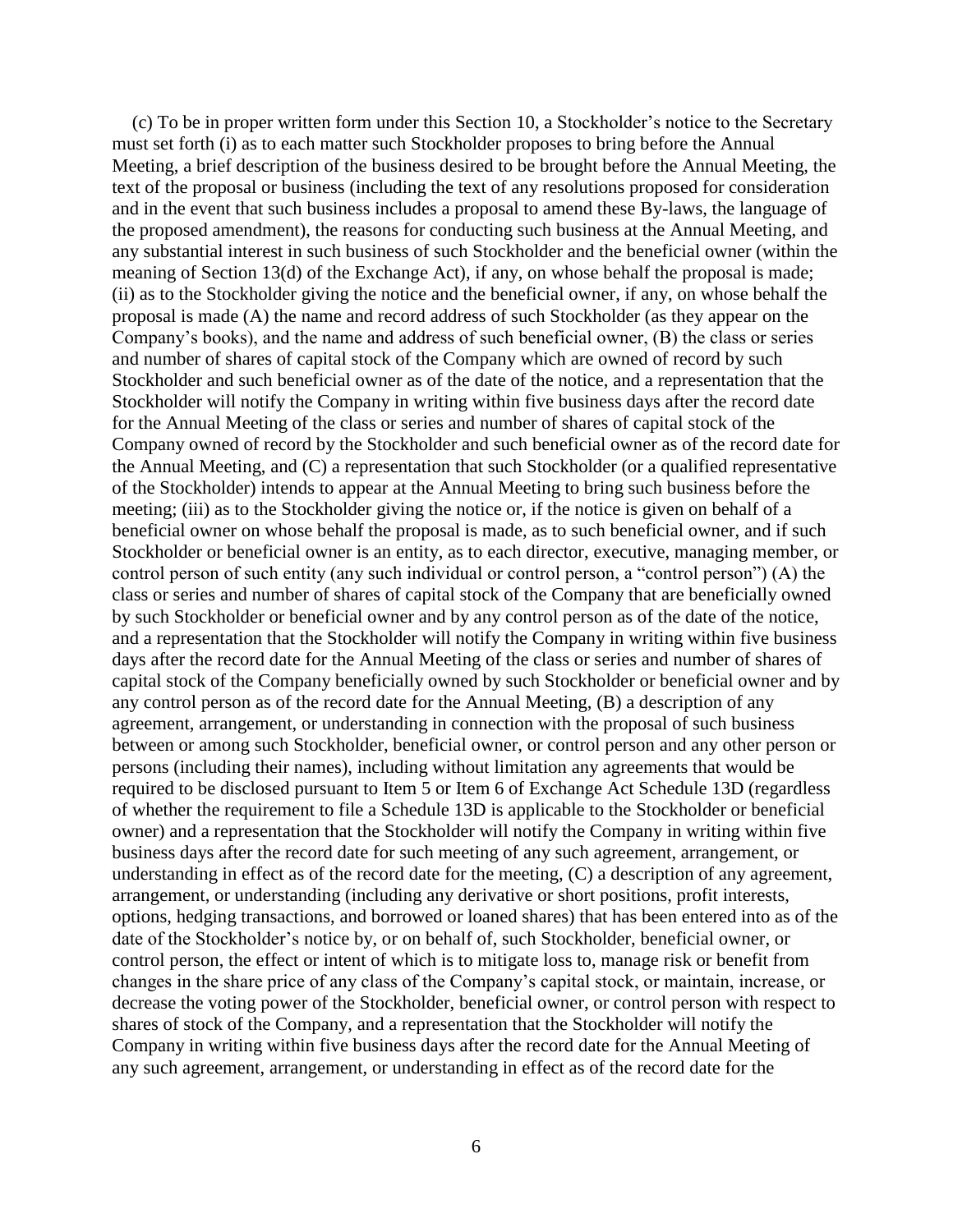meeting, and (D) a representation as to whether the Stockholder or the beneficial owner, if any, intends or is part of a group that intends to deliver a proxy statement and/or form of proxy to holders of at least the percentage of the Company's outstanding capital stock required to approve or adopt the business, and/or otherwise to solicit proxies from Stockholders in support of such business, and, if so, the name of each participant (as defined in Item 4 of Schedule 14A under the Exchange Act) in the solicitation (within the meaning of Rule 14a-1(l) under the Exchange Act). The foregoing notice requirements shall apply to all proposals made by Stockholders other than those proposals made in compliance with Rule 14a-8 under the Exchange Act that have been included in a proxy statement prepared by the Company to solicit proxies for such Annual Meeting. A Stockholder seeking to include a proposal in the Company's proxy statement pursuant to Rule 14a-8 must comply with Rule 14a-8 and any other applicable Exchange Act requirements. For purposes of clause  $(c)(iii)(A)$  of this Section 10, shares shall be treated as "beneficially owned" by a person if the person beneficially owns such shares, directly or indirectly, for purposes of Section 13(d) of the Exchange Act and Regulations 13D and 13G thereunder, or if the person has or shares pursuant to any agreement, arrangement, or understanding (whether or not in writing) (i) the right to acquire such shares (whether such right is exercisable immediately or only after the passage of time or the fulfillment of a condition or both); (ii) the right to vote such shares, alone or in concert with others; and/or (iii) investment power with respect to such shares, including the power to dispose of, or to direct the disposition of, such shares.

(d) Except as otherwise provided by law or these By-laws, and notwithstanding any other provision of these By-laws, each of the Chairman of the Board, the Board of Directors or the chairman of the meeting shall have the power to determine whether any business proposed to be brought before the meeting under this Section 10 was proposed in accordance with the procedures set forth in this Section 10 (including whether a Stockholder or beneficial owner solicited (or is part of a group which solicited) or did not so solicit, as the case may be, proxies in compliance with such Stockholder's representation as required by clause (c)(iii)(D) of this Section 10). If any business proposed under this Section 10 is not in compliance with the foregoing procedures, then except as otherwise required by law, the chairman of the meeting shall have the power to declare to the meeting that the business was not properly brought before the meeting and such business shall not be transacted. Notwithstanding the foregoing provisions of this Section 10, unless otherwise required by law, if the Stockholder does not provide the information required under clauses  $(c)(ii)(B)$  and  $(c)(iii)(A)-(C)$  of this Section 10 to the Company within five business days following the record date for the Annual Meeting or if the Stockholder does not appear in person or through a qualified representative at the Annual Meeting to present proposed business, the chairman of the meeting shall declare to the meeting that the business has not been properly brought before the meeting and such business shall not be transacted, notwithstanding that Stockholders may have already submitted proxies to the Company in respect of such business. To be considered a qualified representative of a Stockholder, a person must be a duly authorized officer, manager, or partner of such Stockholder or authorized by a writing executed by such Stockholder (or a reliable reproduction or electronic transmission of the writing) delivered to the Company prior to the presenting of such business at such meeting by such Stockholder stating that such person is authorized to act for such Stockholder as proxy at the Annual Meeting of Stockholders.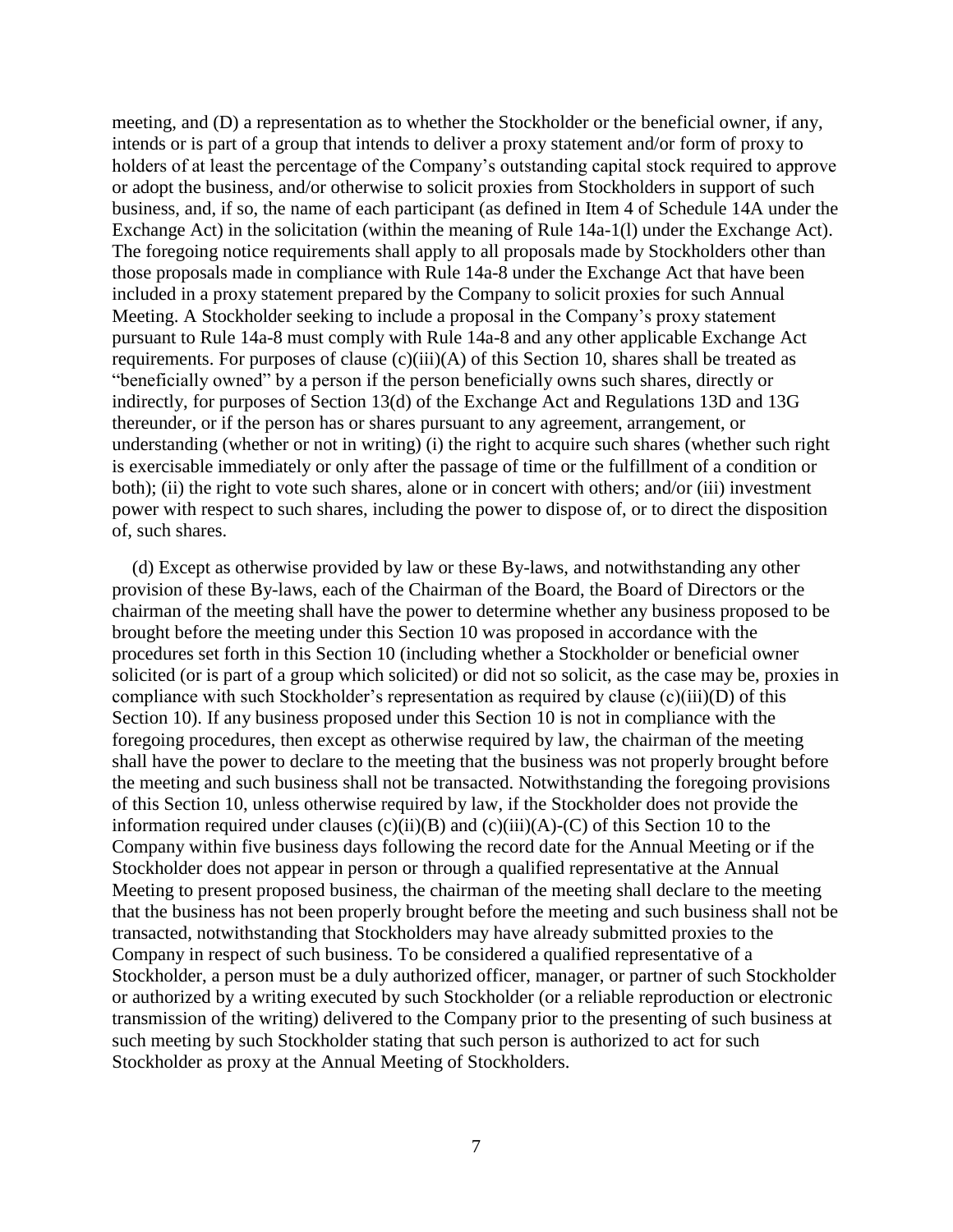(e) No business (including Director nominations) shall be conducted at any Annual or Special Meeting of Stockholders except business properly brought before the meeting in accordance with the procedures set forth in this Section 10 or, in the case of nominations for the election of Directors, in accordance with the procedures set forth in Section 1 or Section 3 of Article III, as applicable; provided, however, that, once business has been properly brought before an Annual or Special Meeting of Stockholders in accordance with such procedures, nothing in this Section 10 shall be deemed to preclude discussion by any Stockholder of any such business.

Section 11. Meetings by Remote Communications. The Board of Directors may, in its sole discretion, determine that a meeting of Stockholders shall not be held at any place, but may instead be held solely by means of remote communication in accordance with Section 211(a)(2) of the General Corporation Law of the State of Delaware (the "DGCL"). If authorized by the Board of Directors in its sole discretion, and subject to such guidelines and procedures as the Board of Directors may adopt, Stockholders not physically present or represented by proxy at a meeting of Stockholders may, by means of remote communication (a) participate in a meeting of Stockholders; and (b) be deemed present in person and vote at a meeting of Stockholders whether such meeting is to be held at a designated place or solely by means of remote communication, provided that (i) the Company shall implement reasonable measures to verify that each person deemed present and permitted to vote at the meeting by means of remote communication is a Stockholder or a person representing a Stockholder by proxy; (ii) the Company shall implement reasonable measures to provide such Stockholders and persons representing Stockholders by proxy a reasonable opportunity to participate in the meeting and to vote on matters submitted to the Stockholders, including an opportunity to read or hear the proceedings of the meeting substantially concurrently with such proceedings; and (iii) if any Stockholder or person representing a Stockholder by proxy votes or takes other action at the meeting by means of remote communication, a record of such vote or other action shall be maintained by the Company.

# ARTICLE III

#### DIRECTORS

### Section 1. Number, Nomination, and Election of Directors.

(a) The number of Directors constituting the Board of Directors shall be no more than 17 nor less than five, the precise number within such limitations to be fixed by resolution of the Board of Directors from time to time. Except as provided in Section 2 of this Article III, a nominee for Director shall be elected to the Board of Directors if the votes cast for such nominee's election exceed the votes cast against such nominee's election; provided, however, that Directors shall be elected by a plurality of the votes cast at any meeting of Stockholders for which (i) the Secretary of the Company receives a notice that a Stockholder has nominated a person for election to the Board of Directors in compliance with the advance notice requirements for Stockholder nominees for Director set forth in this Section 1, and (ii) such nomination has not been withdrawn by such Stockholder on or before the seventh calendar day prior to the date the Company first distributes its notice of meeting for such meeting to the Stockholders. If Directors are to be elected by a plurality of the votes cast, Stockholders shall not be permitted to vote against a nominee. Directors shall hold office until their respective successors are elected by the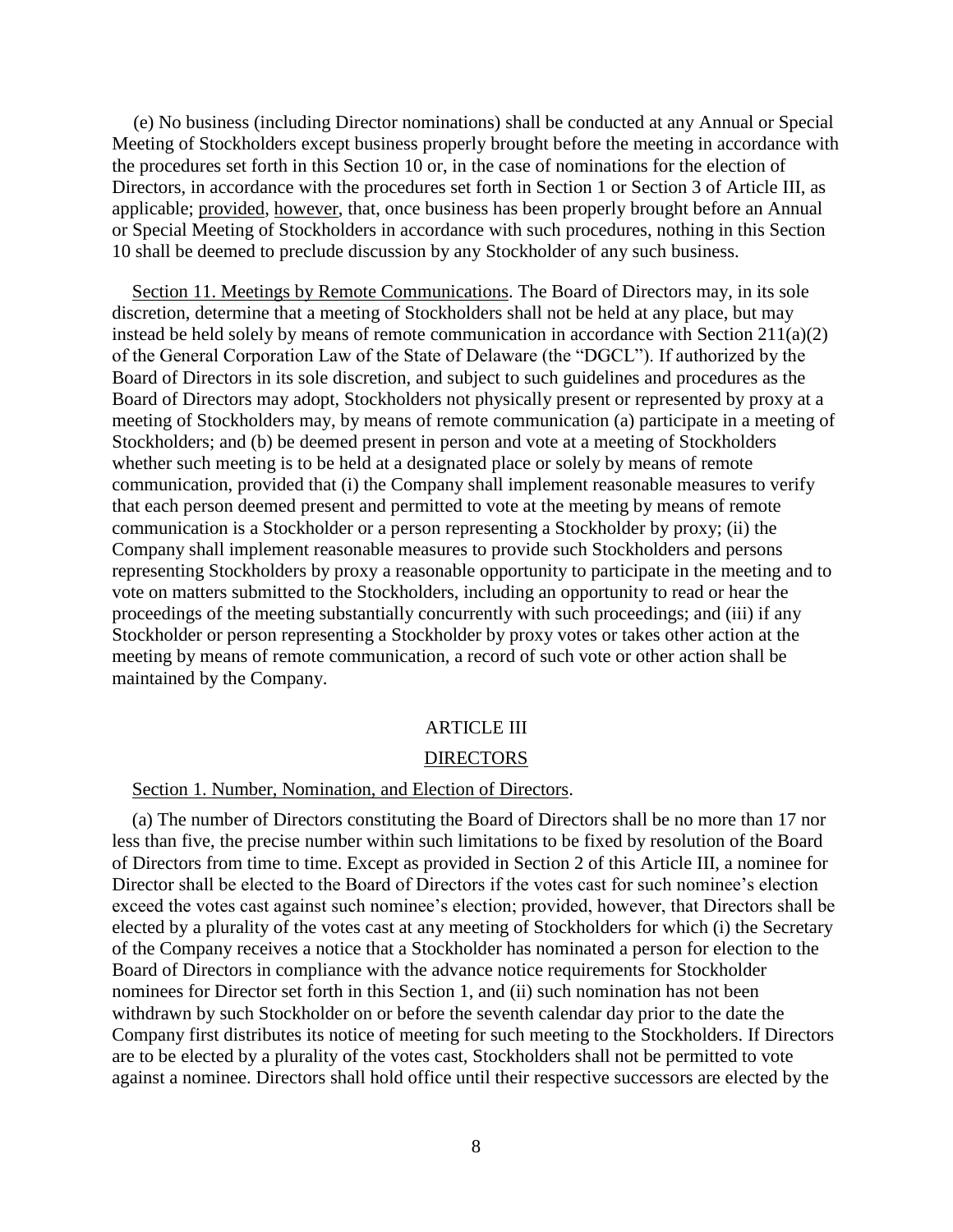#### Stockholders and have qualified.

Notwithstanding the foregoing, whenever the holders of any Preferred Stock, as may at any time be provided in the Certificate of Incorporation, shall have the right, voting as a class or as classes, to elect Directors at any Annual or Special Meeting of Stockholders, the then authorized number of Directors of the Company may be increased by such number as may therein be provided, and at such meeting the holders of such Preferred Stock shall be entitled to elect the additional Directors as therein provided. Any Directors so elected, unless so reelected at the Annual Meeting of Stockholders or Special Meeting held in place thereof, next succeeding the time when the holders of any such Preferred Stock became entitled to elect Directors as above provided, shall not hold office beyond such Annual or Special Meeting. Any such provision for election of Directors by holders of the Preferred Stock shall apply notwithstanding the maximum number of Directors set forth in the provisions hereinabove.

(b) Only persons who are nominated in accordance with the following procedures shall be eligible for election as Directors of the Company, except as may be otherwise provided in the Certificate of Incorporation with respect to the right of holders of preferred stock of the Company to nominate and elect a specified number of Directors in certain circumstances.

To be eligible to be a nominee for election or re-election as a Director of the Company, a person must deliver to the Secretary of the Company at the principal executive offices of the Company the following information (i) a written representation and agreement, which shall be signed by such person and pursuant to which such person shall represent and agree that such person (A) consents to serving as a Director if elected and (if applicable) to being named in the Company's proxy statement and form of proxy as a nominee, and currently intends to serve as a Director for the full term for which such person is standing for election; (B) is not and will not become a party to any agreement, arrangement or understanding with, and has not given any commitment or assurance to, any person or entity (1) as to how the person, if elected as a Director, will act or vote on any issue or question that has not been disclosed to the Company; or (2) that could limit or interfere with the person's ability to comply, if elected as a Director, with such person's fiduciary duties under applicable law; (C) is not and will not become a party to any agreement, arrangement or understanding with any person or entity other than the Company with respect to any direct or indirect compensation, reimbursement or indemnification in connection with service or action as a Director or nominee that has not been disclosed to the Company; and (D) if elected as a Director, will comply with all of the Company's corporate governance, conflict of interest, confidentiality, and stock ownership and trading policies and guidelines, and any other Company policies and guidelines applicable to Directors (which will be provided to such person promptly following a request therefor); and (ii) all completed and signed questionnaires required of the Company's Directors (which will be provided to such person promptly following a request therefor). A nominee for election or re-election as a Director shall also provide to the Company such other information as the Company may reasonably request. The Company may request such additional information as necessary to permit the Company to determine the eligibility of such person to serve as a Director of the Company, including information relevant to a determination whether such person can be considered an independent Director.

Nominations of persons for election to the Board of Directors may be made at any Annual Meeting of Stockholders, or at any Special Meeting of Stockholders called for the purpose of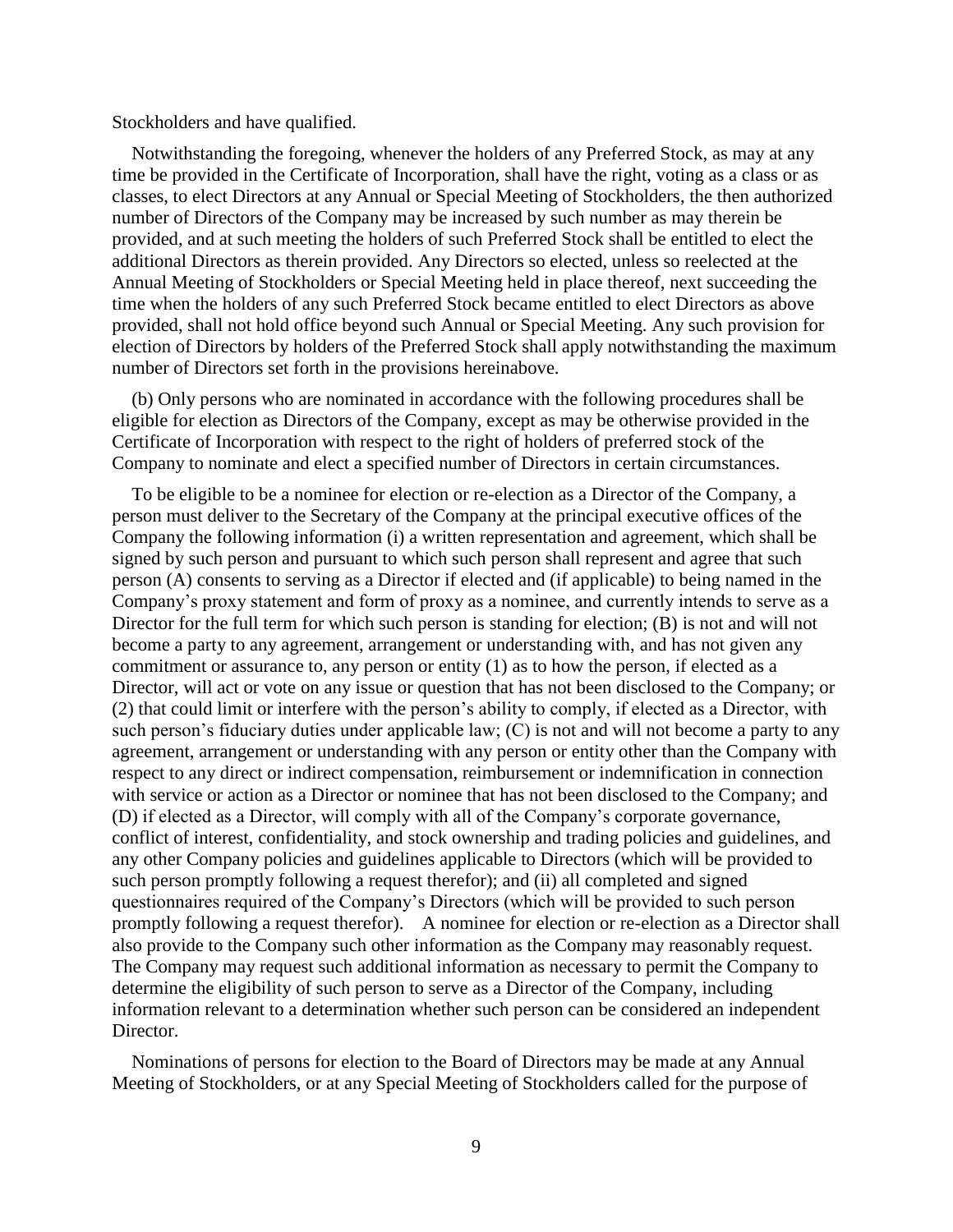electing Directors, (i) by or at the direction of the Board of Directors (or any duly authorized committee thereof); (ii) by any Stockholder of the Company who is a Stockholder of record on the date of the giving of the notice provided for in this Section 1 and on the record date for the determination of Stockholders entitled to vote at such meeting and who complies with the notice procedures set forth in this Section 1; or (iii) with respect to an Annual Meeting of Stockholders, by any Eligible Stockholder (as defined in Section 3 of this Article III) who meets the requirements of and complies with the procedures set forth in Section 3 of this Article III and whose Stockholder Nominee (as defined in Section 3 of this Article III) is included in the Company's proxy materials for the relevant Annual Meeting. For the avoidance of doubt, the foregoing clauses (ii) and (iii) shall be the exclusive means for a Stockholder to make Director nominations at a meeting of Stockholders.

(c) In addition to any other applicable requirements, for a nomination to be made by a Stockholder pursuant to this Section 1, such Stockholder must have given timely notice thereof in proper written form to the Secretary of the Company. To be timely under this Section 1, a Stockholder's notice to the Secretary must be delivered to or mailed and received at the principal executive offices of the Company (i) in the case of an Annual Meeting, no later than the close of business on the 90th calendar day nor earlier than the close of business on the 120<sup>th</sup> calendar day prior to the anniversary date of the immediately preceding Annual Meeting of Stockholders; provided, however, that in the event that the Annual Meeting is called for a date that is not within 30 calendar days before or after such anniversary date, or if no Annual Meeting was held in the preceding year, notice by the Stockholder in order to be timely must be so received not later than the close of business on the 10th calendar day following the day on which such public announcement of the date of the Annual Meeting was made; and (ii) in the case of a Special Meeting of Stockholders called for the purpose of electing Directors, not later than the close of business on the 10th calendar day following the day on which public announcement of the date of the Special Meeting was made. Notwithstanding any other provision of these By-laws, the questionnaires described in Section 1(b)(ii) above and any additional information requested by the Company pursuant to Section 1(b) above shall be considered timely if provided to the Company promptly upon request by the Company, but in any event within five business days after such request (or by the day prior to the day of the Annual Meeting, if earlier, in the case of any additional information). All completed questionnaires and additional information timely provided pursuant to Section 1(b) above shall be deemed part of the Stockholder's notice submitted pursuant to this Section 1.

In no event shall an adjournment or recess of an Annual or Special Meeting, or the postponement of an Annual Meeting for which notice of the meeting has already been given to Stockholders or a public announcement of the meeting date has already been made, commence a new time period (or extend any time period) for the giving of a Stockholder's notice as described above. "Close of business" shall mean 6:00 p.m. local time at the principal executive offices of the Company on any calendar day, whether or not the day is a business day. "Public announcement" shall mean disclosure in a press release reported by the Dow Jones News Service, Associated Press, or a comparable national news service, or in a document publicly filed by the Company with the SEC pursuant to Sections 13, 14, or 15(d) of the Exchange Act.

(d) To be in proper written form under this Section 1, a Stockholder's notice to the Secretary must set forth (i) as to each person whom the Stockholder proposes to nominate for election as a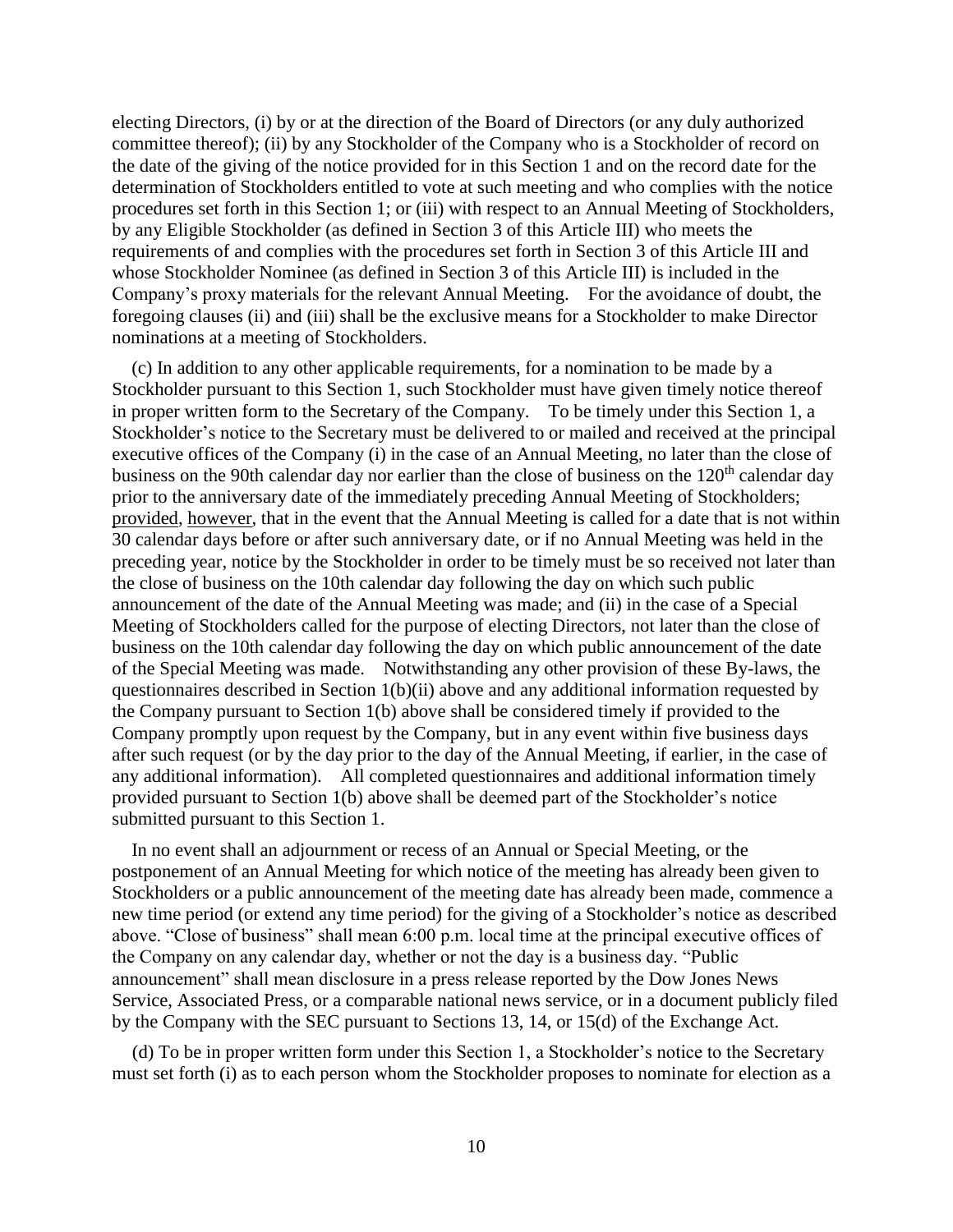Director (A) the name, age, business address, and residence address of the person, (B) the principal occupation or employment of the person, (C) the class or series and number of shares of capital stock of the Company which are owned beneficially or of record by the person, (D) any other information relating to the person that would be required to be disclosed in solicitations of proxies for election of Directors in an election contest, or is otherwise required, in each case pursuant to and in accordance with Regulation 14A of the Exchange Act, and (E) the information required to be submitted by nominees pursuant to Section 1(b) of this Article III; (ii) as to the Stockholder giving the notice and the beneficial owner, if any, on whose behalf the nomination is made (A) the name and record address of such Stockholder (as they appear on the Company's books), and the name and address of such beneficial owner, (B) the class or series and number of shares of capital stock of the Company which are owned of record by such Stockholder and such beneficial owner as of the date of the notice, and a representation that the Stockholder will notify the Company in writing within five business days after the record date for such meeting of the class or series and number of shares of capital stock of the Company owned of record by the Stockholder and such beneficial owner as of the record date for the meeting, and (C) a representation that such Stockholder (or a qualified representative of the Stockholder) intends to appear at the meeting to nominate the persons named in its notice; (iii) as to the Stockholder giving the notice or, if the notice is given on behalf of a beneficial owner on whose behalf the nomination is made, as to such beneficial owner, and if such Stockholder or beneficial owner is an entity, as to each director, executive, managing member, or control person of such entity (any such individual or control person, a "control person") (A) the class or series and number of shares of capital stock of the Company that are beneficially owned by such Stockholder or beneficial owner and by any control person as of the date of the notice, and a representation that the Stockholder will notify the Company in writing within five business days after the record date for such meeting of the class or series and number of shares of capital stock of the Company beneficially owned by such Stockholder or beneficial owner and by any control person as of the record date for the meeting, (B) a description of any agreement, arrangement, or understanding with respect to the nomination between or among such Stockholder, beneficial owner, or control person and any other person or persons (including their names), including without limitation any agreements that would be required to be disclosed pursuant to Item 5 or Item 6 of Exchange Act Schedule 13D (regardless of whether the requirement to file a Schedule 13D is applicable to the Stockholder or beneficial owner) and a representation that the Stockholder will notify the Company in writing within five business days after the record date for such meeting of any such agreement, arrangement, or understanding in effect as of the record date for the meeting, (C) a description of any agreement, arrangement, or understanding (including any derivative or short positions, profit interests, options, hedging transactions, and borrowed or loaned shares) that has been entered into as of the date of the Stockholder's notice by, or on behalf of, such Stockholder, beneficial owner, or control person, the effect or intent of which is to mitigate loss to, manage risk or benefit from changes in the share price of any class of the Company's capital stock, or maintain, increase, or decrease the voting power of the Stockholder, beneficial owner, or control person with respect to shares of stock of the Company, and a representation that the Stockholder will notify the Company in writing within five business days after the record date for such meeting of any such agreement, arrangement, or understanding in effect as of the record date for the meeting, and (D) a representation as to whether the Stockholder or the beneficial owner, if any,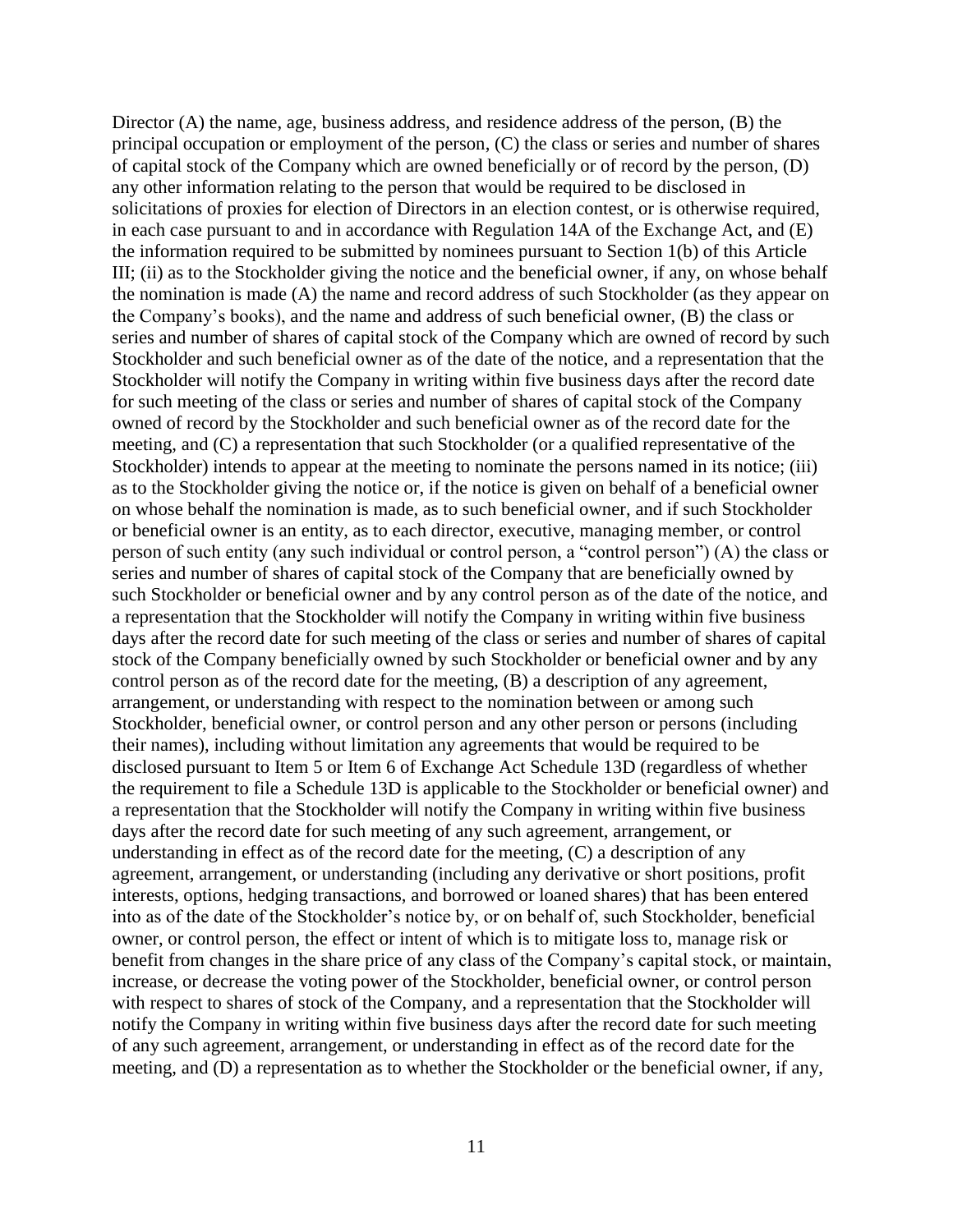intends or is part of a group that intends to solicit proxies from Stockholders in support of such nomination and, if so, the name of each participant (as defined in Item 4 of Schedule 14A under the Exchange Act) in the solicitation (within the meaning of Rule 14a-1(l) under the Exchange Act). Such notice must be accompanied by a statement whether such person, if elected, intends to tender, promptly following such person's election or re-election, an irrevocable resignation effective upon such person's failure to receive the required vote for re-election at the next meeting at which such person would face re-election and upon acceptance of such resignation by the Board of Directors, in accordance with the Director Resignation Policy set forth in the Company's Corporate Governance Guidelines. For purposes of clause (d)(iii)(A) of this Section 1, shares shall be treated as "beneficially owned" by a person if the person beneficially owns such shares, directly or indirectly, for purposes of Section 13(d) of the Exchange Act and Regulations 13D and 13G thereunder or has or shares pursuant to any agreement, arrangement, or understanding (whether or not in writing) (i) the right to acquire such shares (whether such right is exercisable immediately or only after the passage of time or the fulfillment of a condition or both); (ii) the right to vote such shares, alone or in concert with others; and/or (iii) investment power with respect to such shares, including the power to dispose of, or to direct the disposition of, such shares.

(e) Except as otherwise provided by law or these By-laws, and notwithstanding any other provision of these By-laws, each of the Chairman of the Board, the Board of Directors (including any authorized committee of the Board of Directors) or the chairman of the meeting shall have the power to determine whether a nomination proposed to be brought before the meeting was made in accordance with the procedures set forth in these By-laws (including whether a Stockholder or beneficial owner solicited (or is part of a group which solicited) or did not so solicit, as the case may be, proxies in compliance with such Stockholder's representation as required by clause (d)(iii)(D) of this Section 1). If any proposed nomination was not made in accordance with these procedures, then except as otherwise required by law, the chairman of the meeting shall have the power to declare to the meeting that the nomination was defective, and such defective nomination shall be disregarded. Notwithstanding the foregoing provisions of this Section 1, unless otherwise required by law, if the Stockholder does not provide the information required under clauses (b),  $(d)(ii)(B)$  and  $(d)(iii)(A)-(C)$  of this Section 1 to the Company within the time frames specified herein or if the Stockholder does not appear in person or through a qualified representative at the meeting to present the nomination, the chairman of the meeting shall declare to the meeting that the nomination was defective and such nomination shall be disregarded, notwithstanding that proxies in respect of such nomination may have been received by the Company. Nothing in this Section 1 shall be deemed to affect any rights of the holders of any series of Preferred Stock to elect Directors pursuant to any applicable provisions of the Certificate of Incorporation. To be considered a qualified representative of a Stockholder, a person must be a duly authorized officer, manager, or partner of such Stockholder or authorized by a writing executed by such Stockholder (or a reliable reproduction or electronic transmission of the writing) delivered to the Company prior to the making of such nomination at such meeting by such Stockholder stating that such person is authorized to act for such Stockholder as proxy at the Annual Meeting of Stockholders.

Section 2. Vacancies and Newly Created Directorships. Subject to the provisions of the Certificate of Incorporation, vacancies resulting from newly created directorships may be filled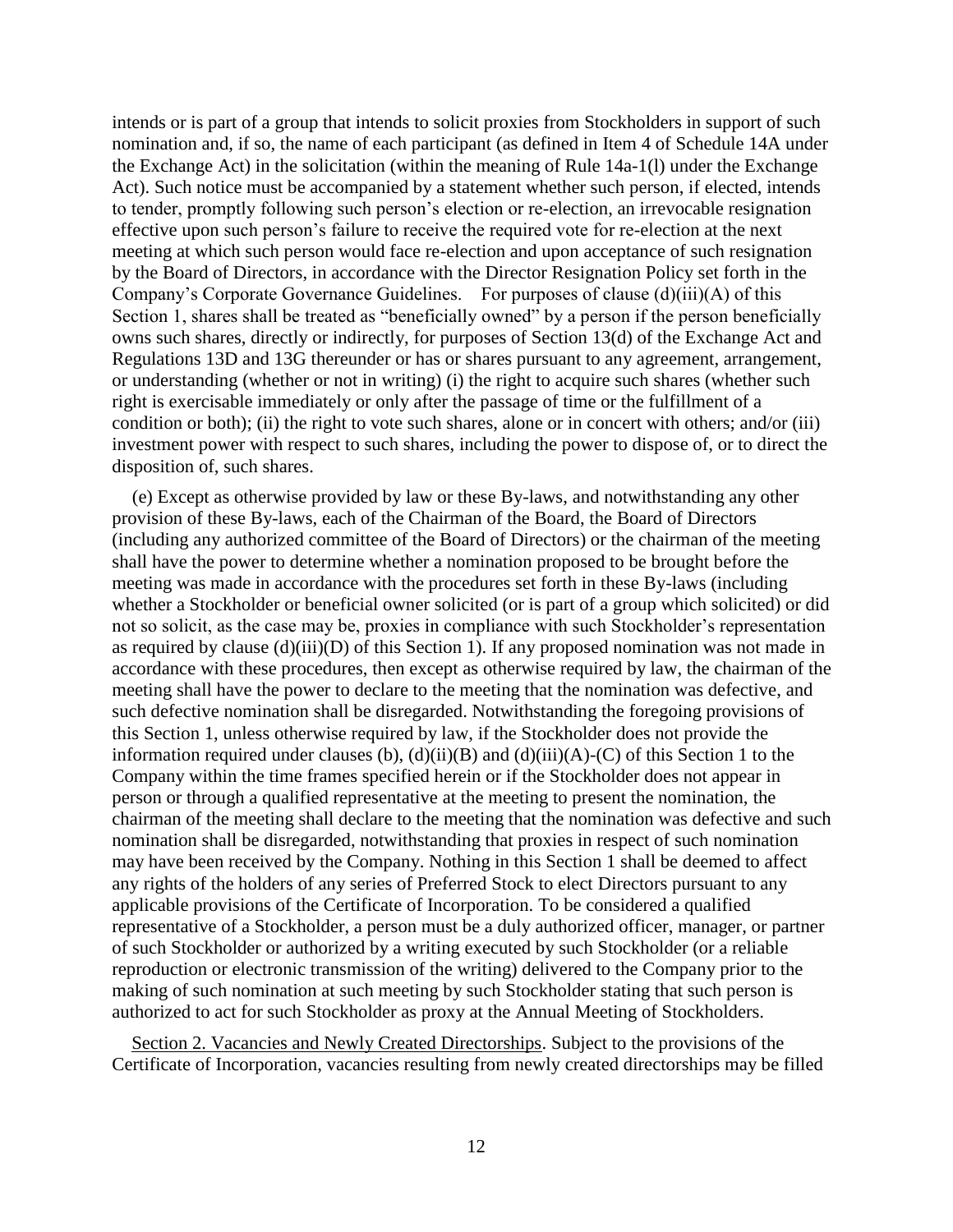by a majority of the Directors then in office, and any other vacancy may be filled by a majority of the Directors then in office, though less than a quorum, or by a sole remaining Director, and the Directors so chosen shall hold office until their successors are duly elected and qualified, or until their earlier resignation or removal.

### Section 3. Proxy Access for Director Nominations.

(a) Subject to the terms and conditions of these By-laws, in connection with an Annual Meeting of Stockholders at which Directors are to be elected (following the 2017 Annual Meeting of Stockholders), the Company shall include in its proxy statement and on its form of proxy the names of, and shall include in its proxy statement the Additional Information (as defined below) relating to, a number of nominees specified pursuant to Section 3(b) for election to the Board of Directors submitted pursuant to this Section 3 (each, a "Stockholder Nominee"), if:

(i) the Stockholder Nominee satisfies the eligibility requirements in this Section 3,

(ii) the Stockholder Nominee is identified in a timely and proper notice (the "Stockholder Notice") that satisfies this Section 3 and is delivered in accordance with this Section 3 by a Stockholder that qualifies as, or is acting on behalf of, an Eligible Stockholder (as defined below),

(iii) the Eligible Stockholder satisfies the requirements in this Section 3 and expressly elects at the time of the delivery of the Stockholder Notice to have the Stockholder Nominee included in the Company's proxy materials, and

(iv) the additional requirements of these By-laws are met.

(b) The maximum number of Stockholder Nominees appearing in the Company's proxy materials with respect to an Annual Meeting of Stockholders (the "Authorized Number") shall not exceed the greater of (i) two or (ii) 20% of the number of Directors in office as of the last day on which a Stockholder Notice may be delivered pursuant to this Section 3 with respect to the Annual Meeting, or if such amount is not a whole number, the closest whole number (rounding down) below 20%; provided that the Authorized Number shall be reduced (i) by any Stockholder Nominee whose name was submitted for inclusion in the Company's proxy materials pursuant to this Section 3 but whom the Board of Directors decides to nominate as a Board nominee, (ii) by any Directors in office or Director nominees that in either case shall be included in the Company's proxy materials with respect to the Annual Meeting as an unopposed (by the Company) nominee pursuant to an agreement, arrangement or other understanding between the Company and a Stockholder or group of Stockholders (other than any such agreement, arrangement or understanding entered into in connection with an acquisition of capital stock, by the Stockholder or group of Stockholders, from the Company), and (iii) by any nominees who were previously elected to the Board of Directors as Stockholder Nominees at any of the preceding two Annual Meetings and who are nominated for election at the Annual Meeting by the Board of Directors as a Board nominee. In the event that one or more vacancies for any reason occurs after the date of the Stockholder Notice but before the Annual Meeting and the Board of Directors resolves to reduce the size of the Board of Directors in connection therewith,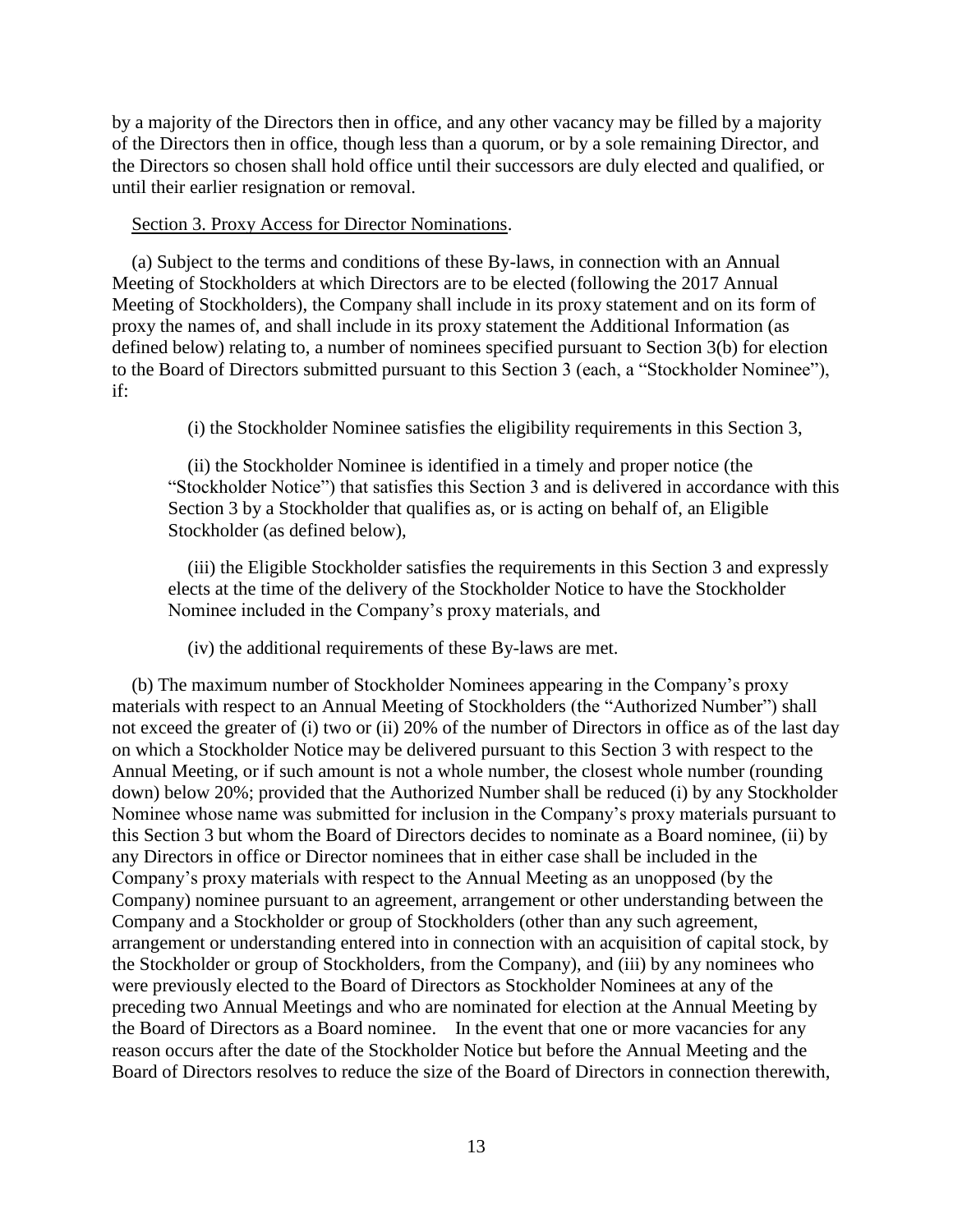the Authorized Number shall be calculated based on the number of Directors in office as so reduced. Notwithstanding the foregoing, any Directors that have been elected by the holders of any Preferred Stock as described in Section 1(a) of this Article III shall not be included in calculating the Authorized Number.

(c) To qualify as an "Eligible Stockholder," a Stockholder or a group as described in this Section 3 must:

(i) Own and have Owned (as defined below), continuously for at least three years as of the date of the Stockholder Notice, a number of shares (as adjusted to account for any stock dividend, stock split, subdivision, combination, reclassification or recapitalization of shares of Common Stock) that represents at least three percent (3%) of the outstanding shares of Common Stock as of the date of the Stockholder Notice (the "Required Shares"), and

(ii) thereafter continue to Own the Required Shares through such Annual Meeting of Stockholders.

For purposes of satisfying the ownership requirements of this Section 3(c), a group of not more than 20 Stockholders and/or beneficial owners may aggregate the number of shares of Common Stock that each group member has individually Owned continuously for at least three years as of the date of the Stockholder Notice if all other requirements and obligations for an Eligible Stockholder set forth in this Section 3 are satisfied by and as to each Stockholder or beneficial owner comprising the group whose shares are aggregated. No shares may be attributed to more than one Eligible Stockholder, and no Stockholder or beneficial owner, alone or together with any of its affiliates, may individually or as a member of a group qualify as or constitute more than one Eligible Stockholder under this Section 3. A group of any two or more funds shall be treated as only one Stockholder or beneficial owner for this purpose if they are (A) under common management and funded primarily by the same employer or (B) part of a "family of investment companies" or a "group of investment companies," (each as defined in the Investment Company Act of 1940, as amended). For purposes of this Section 3, the term "affiliate" or "affiliates" shall have the meanings ascribed thereto under the rules and regulations promulgated under the Exchange Act.

(d) For purposes of this Section 3:

(i) A Stockholder or beneficial owner shall be deemed to "Own" only those outstanding shares of Common Stock as to which such person possesses both (A) the full voting and investment rights pertaining to such shares and (B) the full economic interest in (including the opportunity for profit and risk of loss on) such shares; except that the number of shares calculated in accordance with clauses (A) and (B) shall not include any shares (1) sold by such person in any transaction that has not been settled or closed, (2) borrowed by such person for any purposes or purchased by such person pursuant to an agreement to resell, or (3) subject to any option, warrant, forward contract, swap, contract of sale, or other derivative or similar agreement entered into by such person, whether the instrument or agreement is to be settled with shares or with cash based on the notional amount or value of outstanding shares of Common Stock, if the instrument or agreement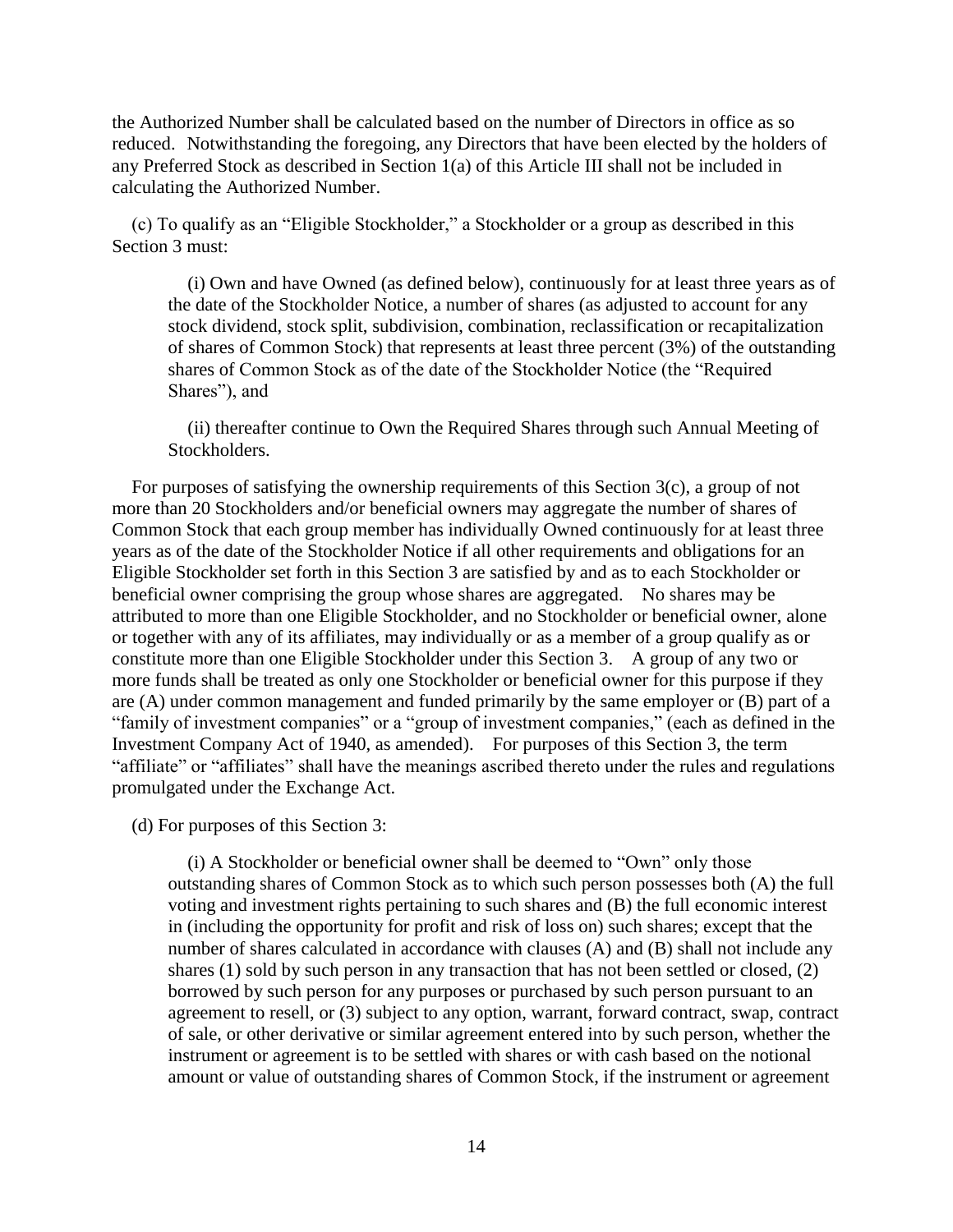has, or is intended to have, or if exercised would have, the purpose or effect of (x) reducing in any manner, to any extent or at any time in the future, such person's full right to vote or direct the voting of such shares, and/or (y) hedging, offsetting, or altering to any degree any gain or loss arising from the full economic ownership of such shares by such person. The terms "Owned," "Owning" and other variations of the word "Own," when used with respect to a Stockholder or beneficial owner, have correlative meanings. For purposes of clauses (1) through (3), the term "person" includes its affiliates.

(ii) A Stockholder or beneficial owner "Owns" shares held in the name of a nominee or other intermediary so long as such person retains both (A) the full voting and investment rights pertaining to such shares and (B) the full economic interest in such shares. The person's Ownership of shares is deemed to continue during any period in which the person has delegated any voting power by means of a proxy, power of attorney, or other instrument or arrangement that is revocable at any time by the person.

(iii) A Stockholder or beneficial owner's Ownership of shares shall be deemed to continue during any period in which such person has loaned the shares if such person has the power to recall the loaned shares on not more than five business days' notice and (A) such person recalls the loaned shares within five business days of being notified that such person's Stockholder Nominee shall be included in the Company's proxy materials for the relevant Annual Meeting, and (B) such person holds the recalled shares through the Annual Meeting.

(e) For purposes of this Section 3, the "Additional Information" referred to in Section 3(a) that the Company will include in its proxy statement is:

(i) the information set forth in the Schedule 14N provided with the Stockholder Notice concerning each Stockholder Nominee and the Eligible Stockholder that is required to be disclosed in the Company's proxy statement by the applicable requirements of the Exchange Act and the rules and regulations thereunder, and

(ii) if the Eligible Stockholder so elects, a written statement of the Eligible Stockholder (or, in the case of a group, a written statement of the group), not to exceed 500 words, in support of each of the Eligible Stockholder's Stockholder Nominee(s), which must be provided at the same time as the Stockholder Notice for inclusion in the Company's proxy statement for the Annual Meeting (the "Statement").

Notwithstanding anything to the contrary contained in this Section 3, the Company may omit from its proxy materials any information or Statement that it, in good faith, believes is untrue in any material respect (or omits a material fact necessary in order to make the statements made, in light of the circumstances under which they are made, not misleading) or would violate any applicable law, rule, regulation or listing standard. Nothing in this Section 3 shall limit the Company's ability to solicit against and include in its proxy materials its own statements relating to any Eligible Stockholder or Stockholder Nominee.

(f) The Stockholder Notice shall set forth all information, representations and agreements required under Section 1(d) of this Article III (and for such purposes, references in Section 1(d)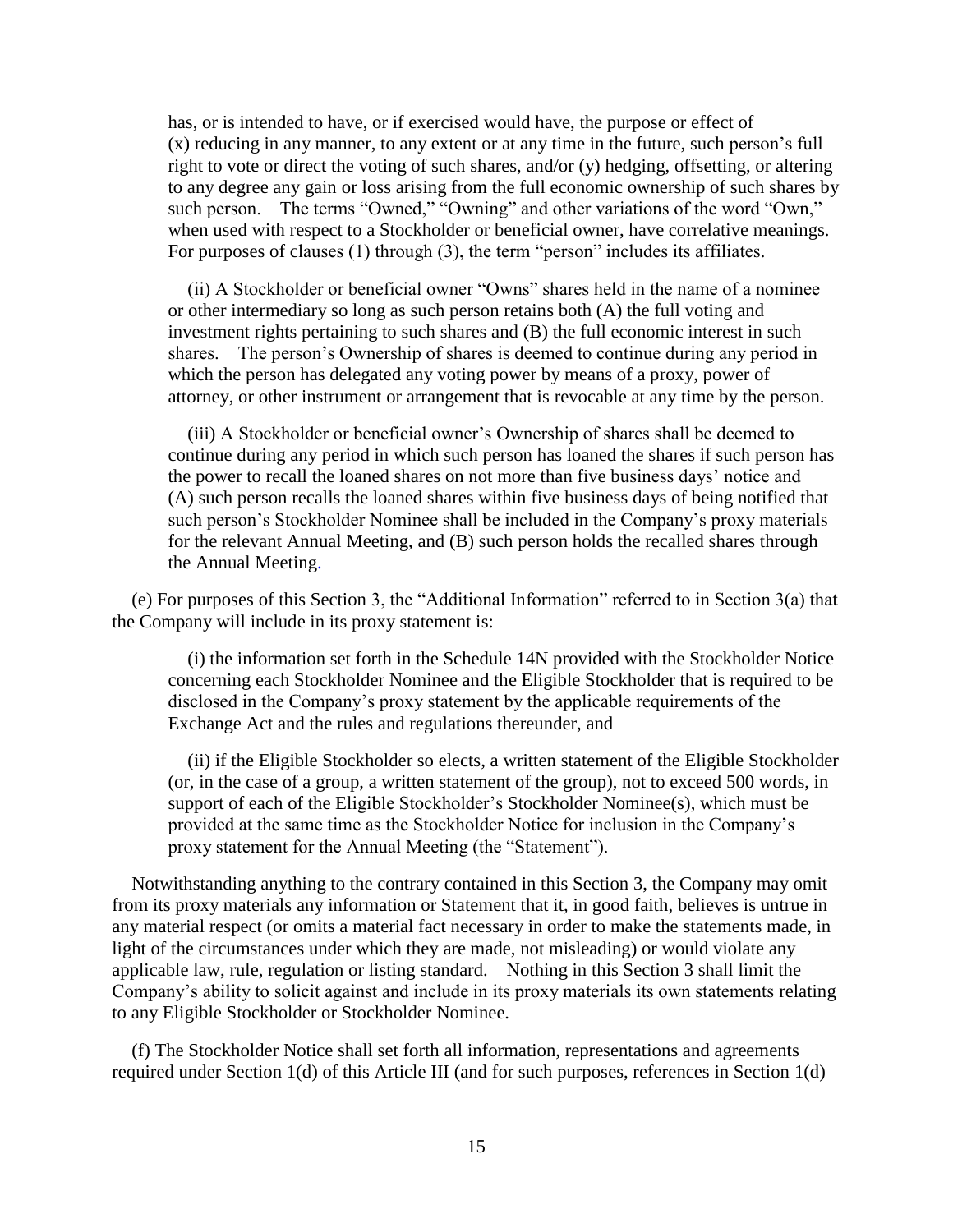of this Article III to "Stockholder" shall be deemed to refer to "Eligible Stockholder" and in the case of a group, each Stockholder or beneficial owner whose shares are aggregated for purposes of constituting an Eligible Stockholder), including the information required with respect to (i) any nominee for election as a Director, (ii) any Stockholder giving notice of an intent to nominate a candidate for election, and (iii) any Stockholder, beneficial owner or control person (as defined in Section 1(d)) on whose behalf the nomination is made under this Section 3. In addition, such Stockholder Notice shall include:

(i) a copy of the Schedule 14N that has been or concurrently is filed with the SEC under the Exchange Act,

(ii) a written statement of the Eligible Stockholder (and in the case of a group, the written statement of each Stockholder or beneficial owner whose shares are aggregated for purposes of constituting an Eligible Stockholder), which statement(s) shall also be included in the Schedule 14N filed with the SEC: (A) setting forth and certifying to the number of shares of Common Stock the Eligible Stockholder Owns and has Owned (as defined in Section 3(d) of this Article III) continuously for at least three years as of the date of the Stockholder Notice, and (B) agreeing to continue to Own such shares through the Annual Meeting,

(iii) the written agreement of the Eligible Stockholder (and in the case of a group, the written agreement of each Stockholder or beneficial owner whose shares are aggregated for purposes of constituting an Eligible Stockholder) addressed to the Company, setting forth the following additional agreements, representations, and warranties:

(A) it shall provide (1) within five business days after the date of the Stockholder Notice, one or more written statements from the record holder(s) of the Required Shares and from each intermediary through which the Required Shares are or have been held, in each case during the requisite three-year holding period, specifying the number of shares that the Eligible Stockholder Owns, and has Owned continuously in compliance with this Section 3, (2) within five business days after the record date for the Annual Meeting both the information required under Section  $1(d)(ii)$  of this Article III and notification in writing verifying the Eligible Stockholder's continuous Ownership of the Required Shares, in each case, as of such date, and (3) immediate notice to the Company if the Eligible Stockholder ceases to own any of the Required Shares prior to the Annual Meeting,

(B) it (1) acquired the Required Shares in the ordinary course of business and not with the intent to change or influence control at the Company, and does not presently have this intent, (2) has not nominated and shall not nominate for election to the Board of Directors at the Annual Meeting any person other than the Stockholder Nominee(s) being nominated pursuant to this Section 3, (3) has not engaged and shall not engage in, and has not been and shall not be a participant (as defined in Item 4 of Schedule 14A under the Exchange Act) in, a solicitation within the meaning of Rule 14a-1(l) under the Exchange Act, in support of the election of any individual as a Director at the Annual Meeting other than its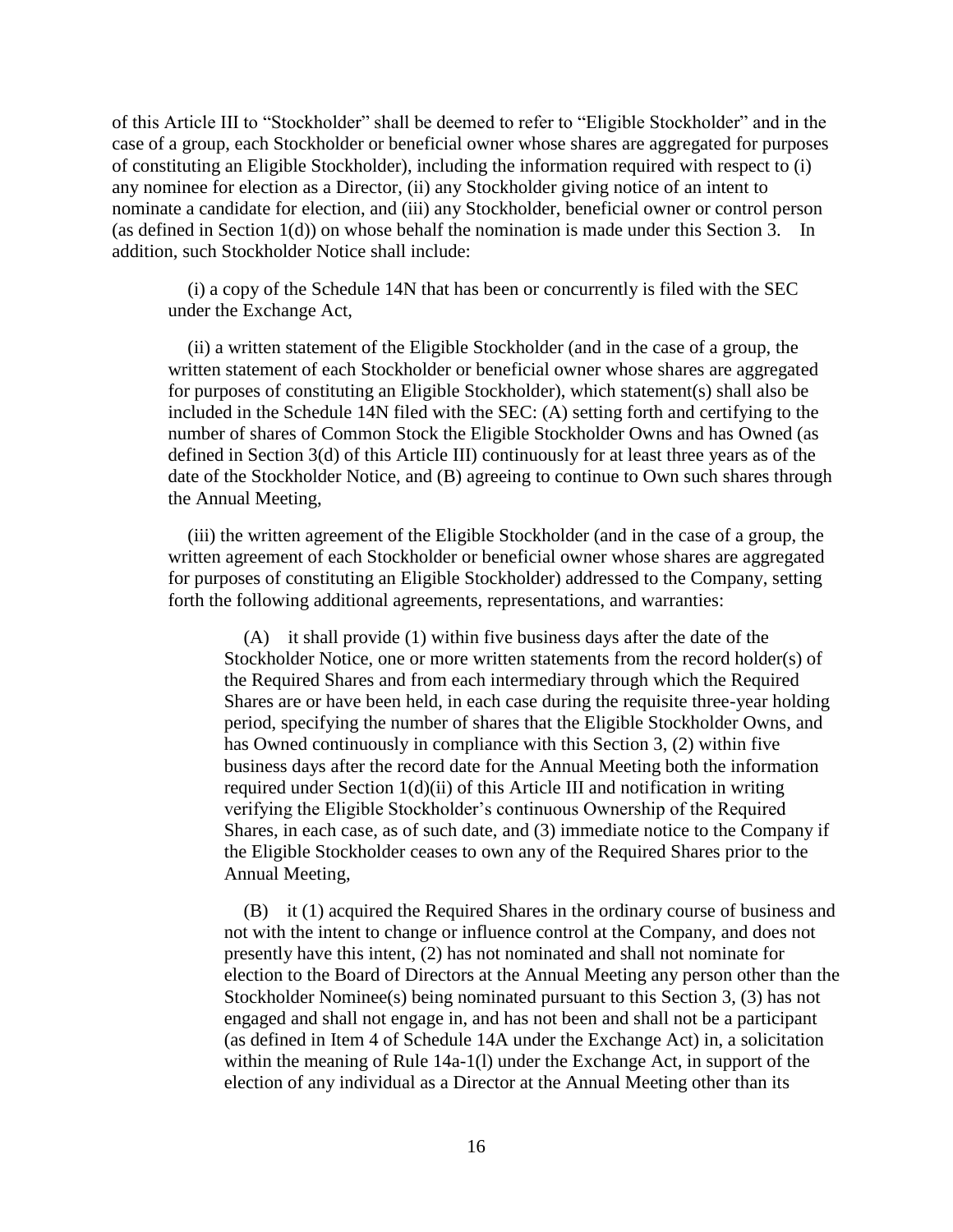Stockholder Nominee(s) or any nominee(s) of the Board of Directors, and (4) shall not distribute to any Stockholder any form of proxy for the Annual Meeting other than the form distributed by the Company, and

(C) it will (1) assume all liability stemming from any legal or regulatory violation arising out of the Eligible Stockholder's communications with the Stockholders of the Company or out of the information that the Eligible Stockholder provided to the Company in connection with the Annual Meeting, (2) indemnify and hold harmless the Company and each of its Directors, officers and employees individually against any liability, loss or damages in connection with any threatened or pending action, suit or proceeding, whether legal, administrative or investigative, against the Company or any of its Directors, officers or employees arising out of the nomination or solicitation process pursuant to this Section 3, (3) comply with all laws, rules, regulations and listing standards applicable to its nomination or any solicitation in connection with the Annual Meeting, (4) file with the SEC any solicitation or other communication by or on behalf of the Eligible Stockholder relating to the Company's Annual Meeting of Stockholders, one or more of the Company's Directors or Director nominees or any Stockholder Nominee, regardless of whether the filing is required under Exchange Act Regulation 14A, or whether any exemption from filing is available for the materials under Exchange Act Regulation 14A, and (5) at the request of the Company, promptly, but in any event within five business days after such request (or by the day prior to the day of the Annual Meeting, if earlier), provide to the Company such additional information as reasonably requested by the Company, and

(iv) in the case of a nomination by a group, the designation by all group members of one group member that is authorized to act on behalf of all members of the group with respect to the nomination and matters related thereto, including withdrawal of the nomination, and the written agreement, representation, and warranty of the Eligible Stockholder that it shall provide, within five business days after the date of the Stockholder Notice, documentation reasonably satisfactory to the Company demonstrating that the number of Stockholders and/or beneficial owners within such group does not exceed 20, including whether a group of funds qualifies as one Stockholder or beneficial owner within the meaning of Section 3(c).

All information provided pursuant to this Section 3(f) shall be deemed part of the Stockholder Notice for purposes of this Section 3.

(g) To be timely under this Section 3, the Stockholder Notice must be delivered or mailed to the Secretary of the Company and received at the principal executive offices of the Company no later than the close of business (as defined in Section 1(c) of this Article III) on the  $120<sup>th</sup>$ calendar day nor earlier than the close of business on the  $150<sup>th</sup>$  calendar day prior to the first anniversary of the date (as stated in the Company's proxy materials) the definitive proxy statement was first released to Stockholders in connection with the preceding year's Annual Meeting of Stockholders; provided, however, that in the event the Annual Meeting is called for a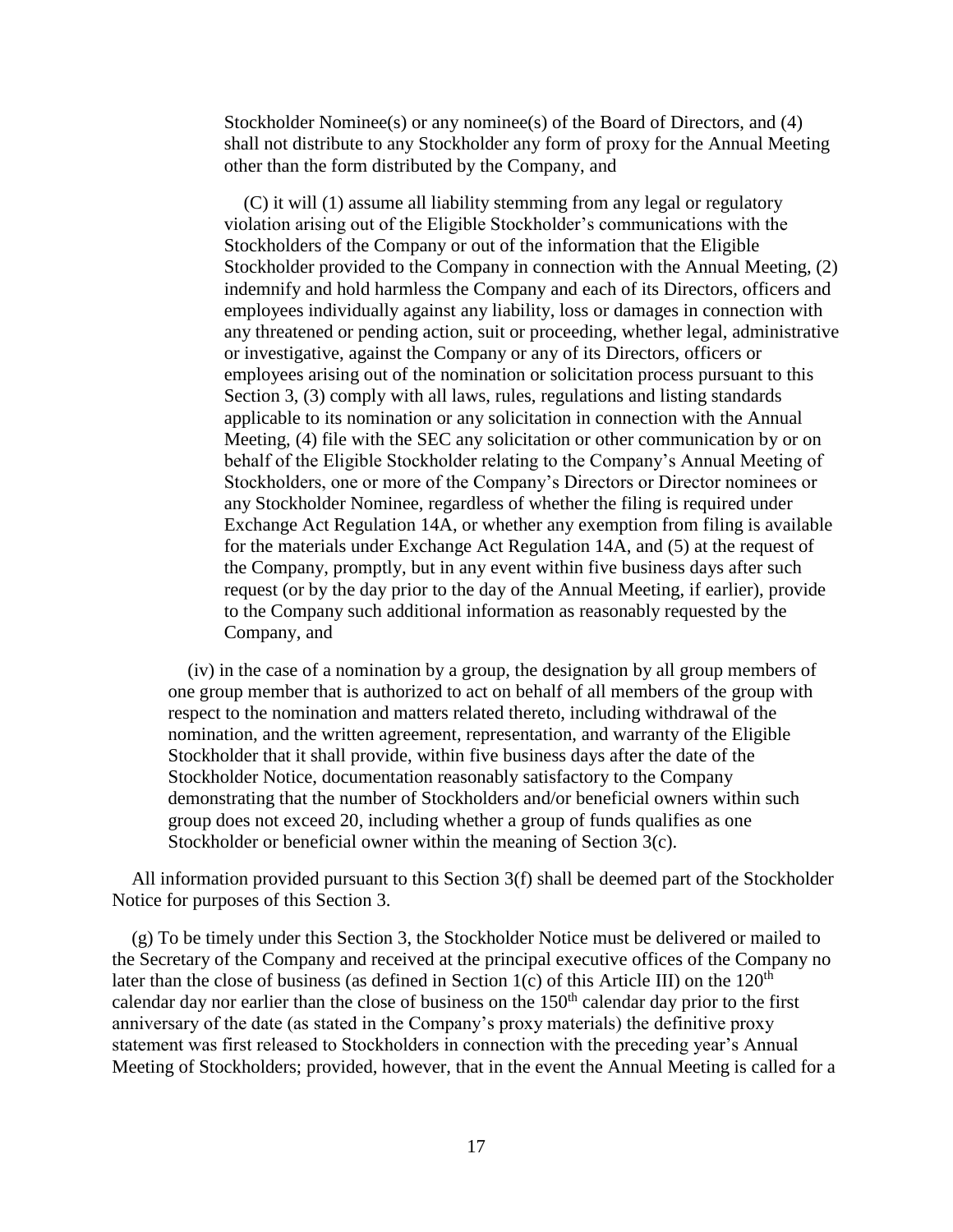date that is not within 30 calendar days before or after such anniversary date, or if no Annual Meeting was held in the preceding year, notice by the Stockholder in order to be timely must be so received not later than the close of business on the 10th calendar day following the day on which such public announcement (as defined in Section 1(c) of this Article III) of the date of the Annual Meeting was made. In no event shall an adjournment or recess of an Annual Meeting, or the postponement of an Annual Meeting for which notice of the meeting has already been given to Stockholders or a public announcement of the meeting date has already been made, commence a new time period (or extend any time period) for the giving of the Stockholder Notice as described above.

(h) The Stockholder Notice shall include, for each Stockholder Nominee, all written and signed representations and agreements required pursuant to Section 1(b)(i) of this Article III, including consent to serving as a Director if elected and to being named in the Company's proxy statement and form of proxy as a nominee. The Stockholder Nominee must submit all completed and signed questionnaires required of the Company's Directors pursuant to Section 1(b)(ii) of this Article III, and provide to the Company such other information as it may reasonably request. The questionnaires and any additional information requested by the Company shall be provided to the Company promptly upon request, but in any event within five business days after such request (or, in the case of other information, by the day prior to the day of the Annual Meeting, if earlier). The Company may request such additional information as necessary to permit the Board of Directors to determine if each Stockholder Nominee satisfies the requirements of this Section 3.

(i) In the event that any information or communications provided by the Eligible Stockholder or any Stockholder Nominees to the Company or its Stockholders is not, when provided, or thereafter ceases to be, true, correct and complete in all material respects (including omitting a material fact necessary to make the statements made, in light of the circumstances under which they were made, not misleading), such Eligible Stockholder or Stockholder Nominee, as the case may be, shall promptly notify the Secretary and provide the information that is required to make such information or communication true, correct, complete and not misleading; it being understood that providing any such notification shall not be deemed to cure any defect or limit the Company's right to omit a Stockholder Nominee from its proxy materials as provided in this Section 3.

(j) Notwithstanding anything to the contrary contained in this Section 3, the Company may omit from its proxy materials any Stockholder Nominee, and such nomination shall be disregarded and no vote on such Stockholder Nominee shall occur, notwithstanding that proxies in respect of such vote may have been received by the Company, if:

(i) the Eligible Stockholder (and in the case of a group, any Stockholder or beneficial owner whose shares are aggregated for purposes of constituting an Eligible Stockholder) or Stockholder Nominee breaches any of its agreements, representations or warranties set forth in the Stockholder Notice or otherwise submitted pursuant to this Section 3, any of the information in the Stockholder Notice or otherwise submitted pursuant to this Section 3 was not, when provided, true, correct and complete, or the Eligible Stockholder (and in the case of a group, any Stockholder or beneficial owner whose shares are aggregated for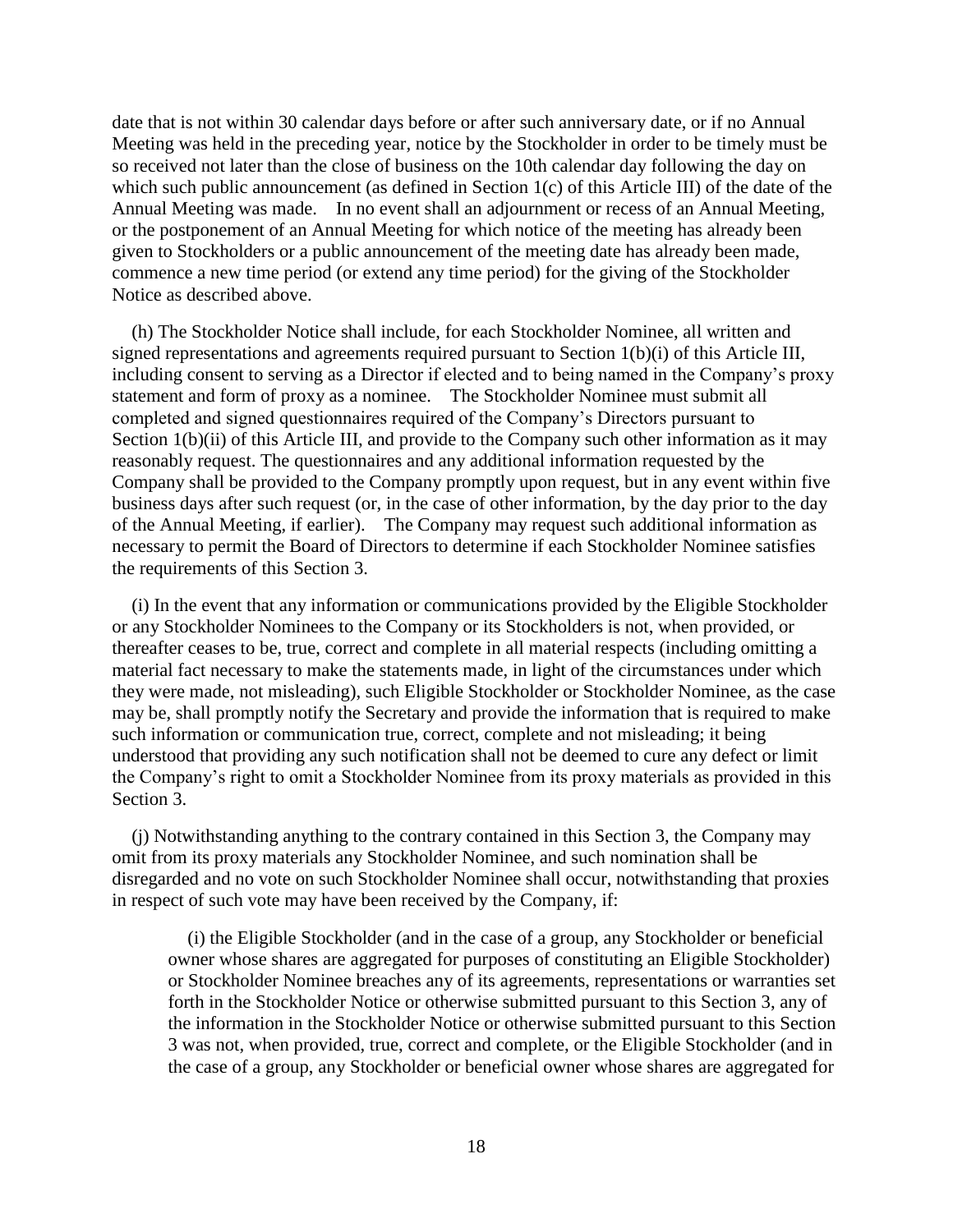purposes of constituting an Eligible Stockholder) or applicable Stockholder Nominee otherwise fails to comply with its obligations pursuant to these By-laws, including, but not limited to, its obligations under this Section 3,

(ii) the Stockholder Nominee (A) is not independent under any applicable listing standards, any applicable rules of the SEC, and any publicly disclosed standards used by the Board of Directors in determining and disclosing the independence of the Company's Directors, (B) does not qualify as independent under the audit committee independence requirements set forth in the rules of the principal U.S. exchange on which shares of the Company are listed, as a "non-employee director" under Exchange Act Rule 16b-3, or as an "outside director" for the purposes of Section 162(m) of the Internal Revenue Code (or any successor provision), (C) is or has been, within the past three years, an officer or director of a competitor, as defined in Section 8 of the Clayton Antitrust Act of 1914, as amended, (D) is a named subject of a pending criminal proceeding (excluding traffic violations and other minor offenses) or has been convicted in a criminal proceeding (excluding traffic violations and other minor offenses) within the past ten years, or (E) is subject to any order of the type specified in Rule 506(d) of Regulation D promulgated under the Securities Act of 1933, as amended,

(iii) the Company has received a notice (whether or not subsequently withdrawn) that a Stockholder intends to nominate any candidate for election to the Board of Directors pursuant to the advance notice requirements for Stockholder nominees for Director under Section 1 of this Article III,

(iv) the election of the Stockholder Nominee to the Board of Directors would cause the Company to violate the Certificate of Incorporation, these By-laws, or any applicable law, rule, regulation or listing standard, or

(v) if the Eligible Stockholder at any time fails to continuously Own the Required Shares from the date of the Stockholder Notice through the Annual Meeting of Stockholders.

(k) An Eligible Stockholder submitting more than one Stockholder Nominee for inclusion in the Company's proxy materials pursuant to this Section 3 shall rank such Stockholder Nominees based on the order that the Eligible Stockholder desires such Stockholder Nominees to be selected for inclusion in the Company's proxy materials and include such assigned rank in its Stockholder Notice submitted to the Company. In the event that the number of Stockholder Nominees submitted by Eligible Stockholders pursuant to this Section 3 exceeds the Authorized Number, the Stockholder Nominees to be included in the Company's proxy materials shall be determined in accordance with the following provisions: one Stockholder Nominee who satisfies the eligibility requirements in this Section 3 shall be selected from each Eligible Stockholder for inclusion in the Company's proxy materials until the Authorized Number is reached, going in order of the amount (largest to smallest) of shares of the Company each Eligible Stockholder disclosed as Owned in its Stockholder Notice submitted to the Company and going in the order of the rank (highest to lowest) assigned to each Stockholder Nominee by such Eligible Stockholder. If the Authorized Number is not reached after one Stockholder Nominee who satisfies the eligibility requirements in this Section 3 has been selected from each Eligible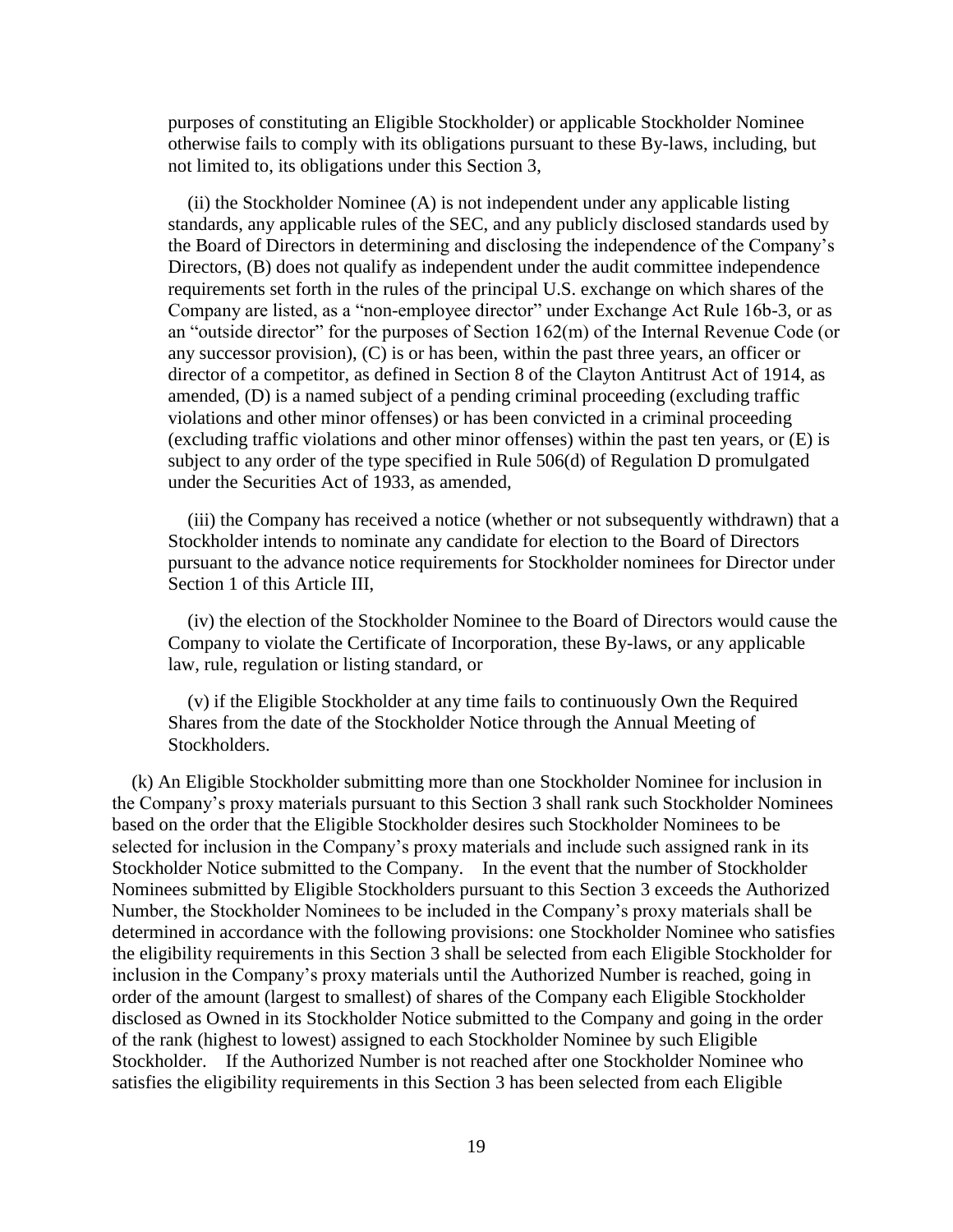Stockholder, this selection process shall continue as many times as necessary, following the same order each time, until the Authorized Number is reached. Following such determination, if any Stockholder Nominee who satisfies the eligibility requirements in this Section 3 thereafter is nominated by the Board of Directors, thereafter is not included in the Company's proxy materials or thereafter is not submitted for Director election for any reason (including the Eligible Stockholder's or Stockholder Nominee's failure to comply with this Section 3), no other nominee or nominees shall be included in the Company's proxy materials or otherwise submitted for election as a Director at the applicable Annual Meeting in substitution for such Stockholder Nominee.

(l) Any Stockholder Nominee who is included in the Company's proxy materials for a particular Annual Meeting of Stockholders but either (i) withdraws from or becomes ineligible or unavailable for election at the Annual Meeting for any reason, including for the failure to comply with any provision of these By-laws (provided that in no event shall any such withdrawal, ineligibility or unavailability commence a new time period (or extend any time period) for the giving of a Stockholder Notice) or (ii) does not receive a number of votes cast in favor of his or her election at least equal to 20% of the shares present in person or represented by proxy and entitled to vote in the election of Directors, shall be ineligible to be a Stockholder Nominee pursuant to this Section 3 for the next two Annual Meetings.

(m) Notwithstanding the foregoing provisions of this Section 3, unless otherwise required by law, if the Stockholder delivering the Stockholder Notice (or a qualified representative of the Stockholder) does not appear at the Annual Meeting of Stockholders of the Company to present the Stockholder Nominee or Stockholder Nominees, the chairman of the meeting shall declare to the meeting that the nomination was (or nominations were) defective and such nomination or nominations shall be disregarded, notwithstanding that proxies in respect of the election of the Stockholder Nominee or Stockholder Nominees may have been received by the Company. Without limiting the Board's power and authority to interpret any other provisions of these Bylaws, the Board (and any other person or body authorized by the Board) shall have the power and authority to interpret this Section 3 and to make any and all determinations necessary or advisable to apply this Section 3 to any persons, facts or circumstances, in each case acting in good faith. This Section 3 shall be the exclusive method for Stockholders to include nominees for Director election in the Company's proxy materials.

Section 4. Resignations and Removal. Any Director may resign at any time upon notice given in writing or by electronic transmission to the Board of Directors, the Chairman of the Board, or the Secretary of the Company. Such resignation shall take effect upon delivery, unless the resignation specifies a later effective date or time or an effective date or time determined upon the happening of an event or events. Unless otherwise specified therein, the acceptance of such resignation shall not be necessary to make it effective. Except for such additional Directors, if any, as are elected by the holders of any series of Preferred Stock as provided for or fixed pursuant to the Certificate of Incorporation, and unless otherwise restricted by law, any Director, or the entire Board of Directors, may be removed, with or without cause, by an affirmative vote of a majority of the voting power of all shares of outstanding stock of the Company entitled to vote thereon.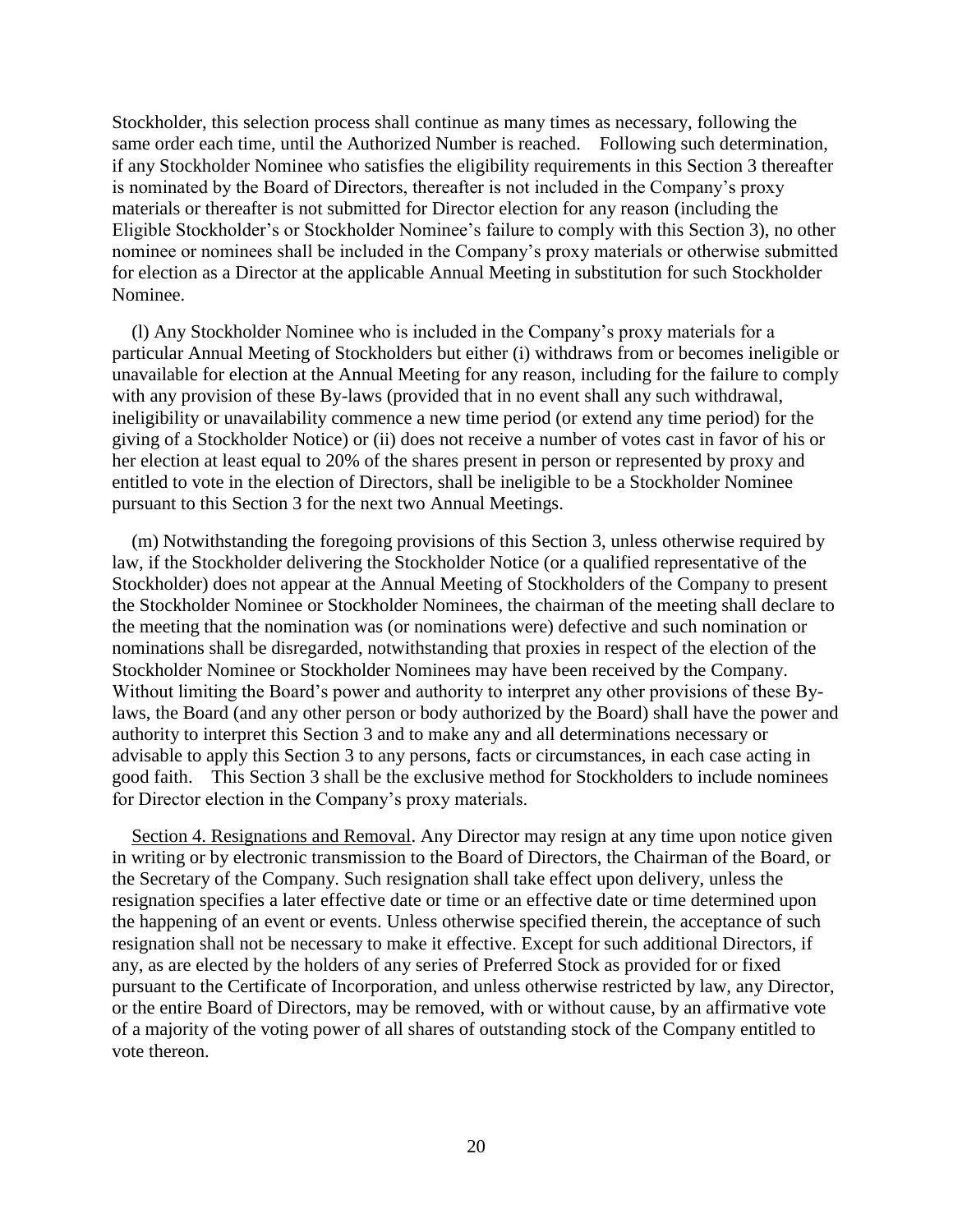Section 5. Duties and Powers. The business of the Company shall be managed by or under the direction of the Board of Directors which may exercise all such powers of the Company and do all such lawful acts and things as are not by statute or by the Certificate of Incorporation or by these By-laws directed or required to be exercised or done by the Stockholders.

Section 6. Meetings. The Board of Directors of the Company may hold meetings, both regular and special, within or without the State of Delaware. Regular meetings of the Board of Directors may be held without notice at such time and at such place, if any, as may from time to time be determined by the Board of Directors. Special meetings of the Board of Directors may be called by the Chairman of the Board, or by the Chief Executive Officer, or by a majority of the Directors then in office. Notice of each special meeting stating the place, date and hour of the meeting shall be given to each Director either by mail not less than 48 hours before the date of the meeting, by telephone or electronic transmission or delivered personally on 24 hours' notice, or on such shorter notice as the person or persons calling such meeting may deem necessary or appropriate in the circumstances.

Section 7. Quorum. Except as may be otherwise specifically provided by law, the Certificate of Incorporation or these By-laws, at all meetings of the Board of Directors, a majority of the total number of Directors then in office shall constitute a quorum for the transaction of business; provided, however, that it is not less than one-third of the total number of Directors then authorized, and the act of a majority of the Directors present at any meeting at which there is a quorum shall be the act of the Board of Directors. If a quorum shall not be present at any meeting of the Board of Directors, the chairman of the meeting or a majority of the Directors present thereat may adjourn the meeting from time to time, without notice other than announcement at the meeting, until a quorum shall be present.

Section 8. Actions of the Board. Unless otherwise provided by the Certificate of Incorporation or these By-laws, any action required or permitted to be taken at any meeting of the Board of Directors or of any committee thereof may be taken without a meeting, if all the members of the Board of Directors or committee, as the case may be, consent thereto in writing or by electronic transmission, and the writing or writings or electronic transmission or transmissions are filed with the minutes of the proceedings of the Board of Directors or committee. Such filing shall be in paper form if the minutes are maintained in paper form and shall be in electronic form if the minutes are maintained in electronic form. Any person (whether or not then a Director) may provide, whether through instruction to an agent or otherwise, that a consent will be effective at a future time (including a time determined upon the happening of an event), no later than 60 calendar days after such instruction is given or such provision is made and such consent shall be deemed to have been given at such effective time so long as such person is then a Director and did not revoke the consent prior to such time. Any such consent shall be revocable prior to its becoming effective.

Section 9. Meetings by Means of Conference Telephone. Unless otherwise provided by the Certificate of Incorporation or these By-laws, members of the Board of Directors, or any committee designated by the Board of Directors, may participate in a meeting of the Board of Directors or such committee by means of a conference telephone or similar communications equipment by means of which all persons participating in the meeting can hear each other, and participation in a meeting pursuant to this Section 9 shall constitute presence in person at such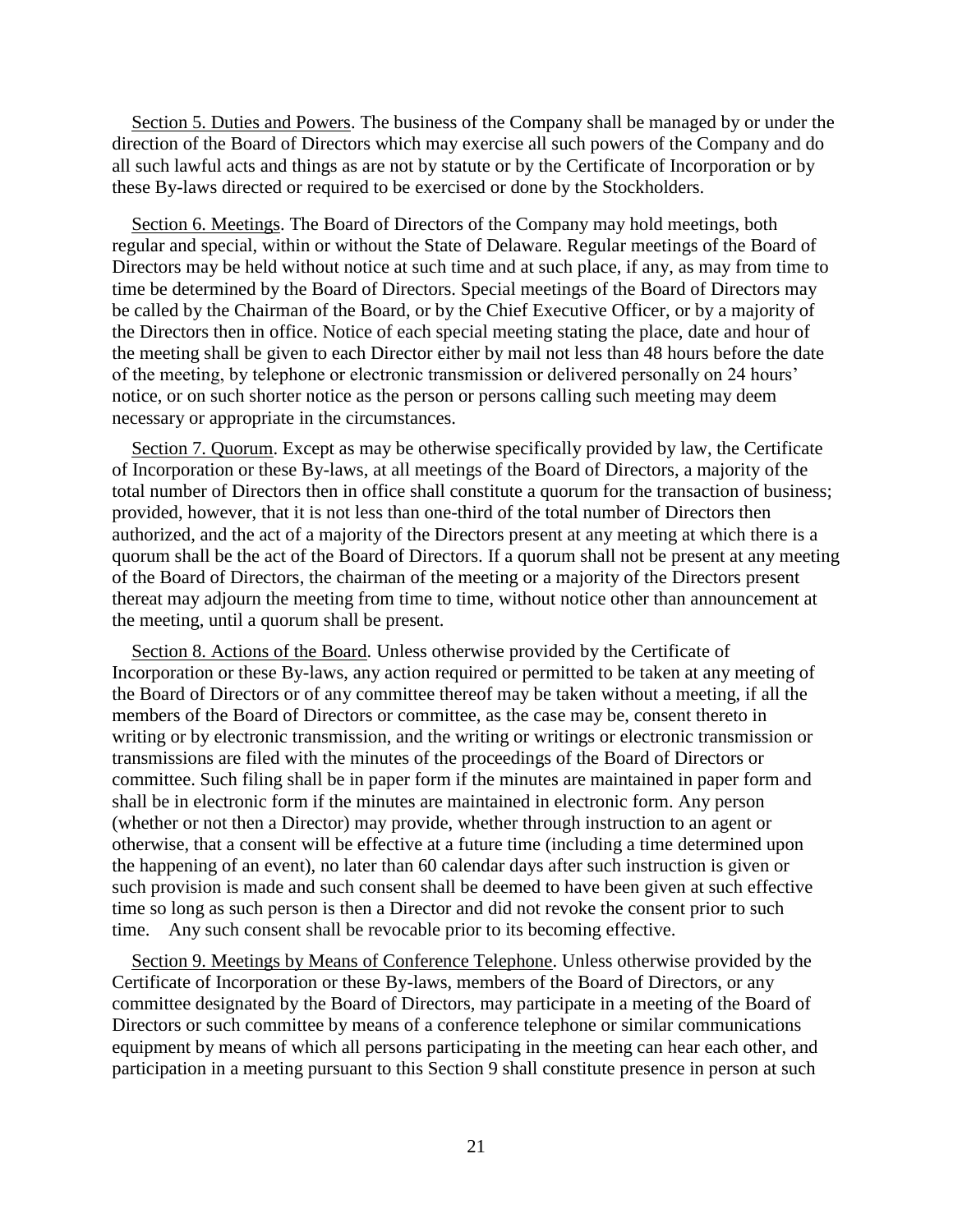meeting.

Section 10. Chairman of the Board. The Chairman of the Board shall preside at meetings of the Board of Directors and of the Stockholders and shall perform such other duties as the Board of Directors may from time to time determine. If the Chairman of the Board is not present at a meeting of the Board of Directors, another Director chosen by the Board of Directors or the Chairman of the Board shall preside.

Section 11. Committees. The Company has elected to be governed by Section  $141(c)(2)$  of the DGCL. The Board of Directors may designate one or more committees, each committee to consist of one or more of the Directors. The Board of Directors may designate one or more Directors as alternate members of any committee, who may replace any absent or disqualified member at any meeting of any such committee. Any such committee, to the extent permitted by law and provided in the resolution of the Board of Directors establishing such committee, or in these By-laws, shall have and may exercise all the powers and authority of the Board of Directors in the management of the business and affairs of the Company, and may authorize the seal of the Company to be affixed to all papers which may require it; but no such committee shall have the power or authority in reference to the following matters (i) approving or adopting, or recommending to the Stockholders, any action or matter expressly required by Delaware law to be submitted to Stockholders for approval; or (ii) adopting, amending, or repealing any By-law of the Company. Each committee shall keep regular minutes and report to the Board of Directors when requested or required by the Board of Directors. A majority of the Directors then serving on a committee of the Board of Directors shall constitute a quorum for the transaction of business by the committee, unless the Certificate of Incorporation, these Bylaws, or a resolution of the Board of Directors requires a greater or lesser number; provided that in no case shall a quorum be less than one-third of the Directors then serving on the committee. The vote of the majority of the members of a committee present at a meeting at which a quorum is present shall be the act of the committee, unless the Certificate of Incorporation, these Bylaws, or a resolution of the Board of Directors requires a greater number. No committee of the Board of Directors shall have the power or authority to create a subcommittee.

Section 12. Compensation. The Directors may be paid such compensation for serving on the Board of Directors, and such expenses, as may be fixed from time to time by resolution of the Board. Members of special or standing committees may also be paid such compensation for committee service as the Board may establish from time to time.

Section 13. Rules and Regulations. The Board of Directors shall adopt such rules and regulations not inconsistent with the provisions of law, the Certificate of Incorporation or these By-laws for the conduct of its meetings and management of the affairs of the Company as the Board of Directors shall deem proper.

## ARTICLE IV

#### **OFFICERS**

Section 1. General. The officers shall be elected by the Board of Directors and shall include a Chief Executive Officer, a President, a Secretary, and a Treasurer and, at the discretion of the Board of Directors, may include one or more Vice Presidents and such other officers as the Board of Directors may from time to time deem necessary or appropriate. Any number of offices may be held by the same person, unless otherwise prohibited by law, the Certificate of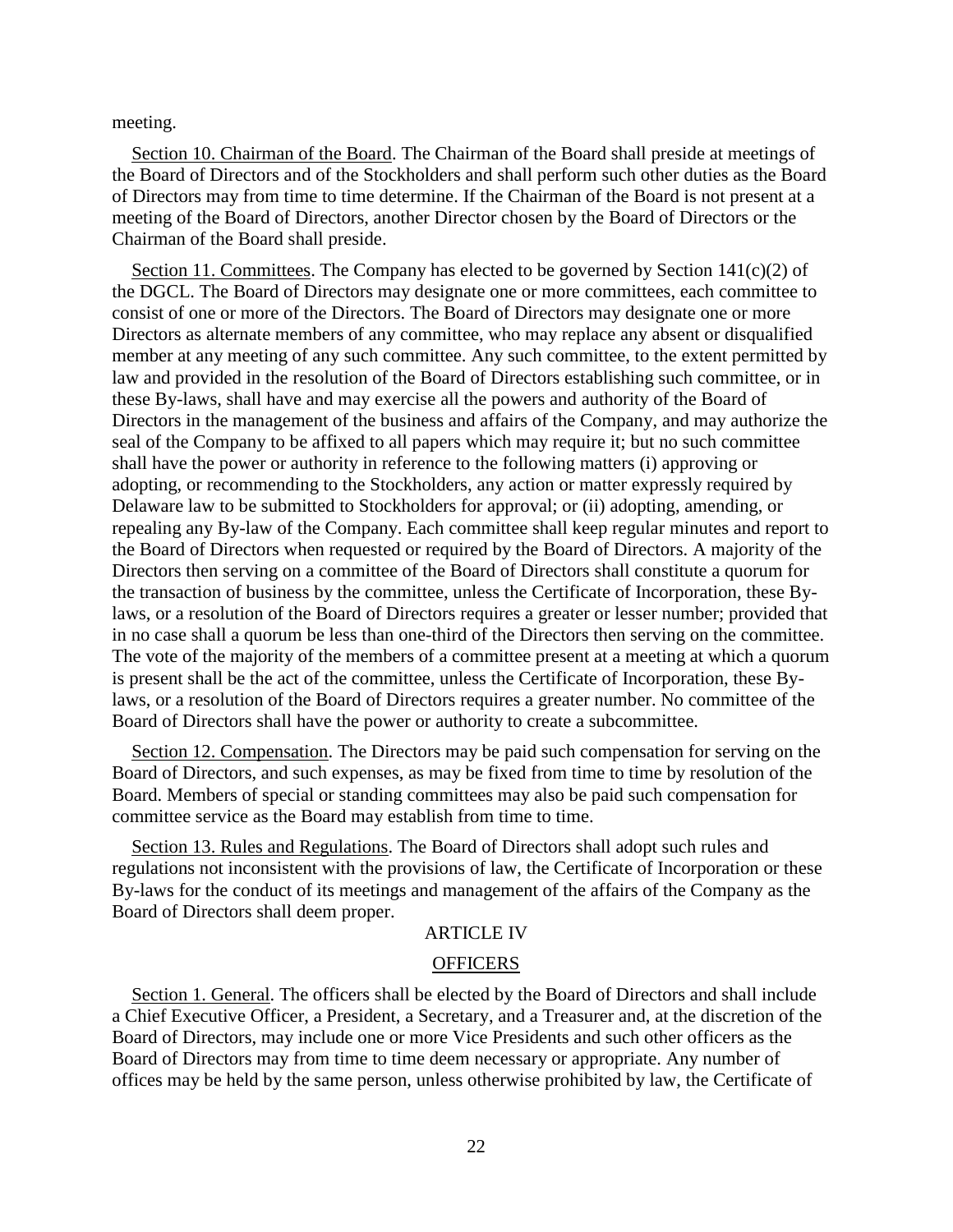Incorporation or these By-laws. The officers need not be Stockholders.

Section 2. Election. The Board of Directors shall elect the officers of the Company who shall hold their offices for such terms and shall exercise such powers and perform such duties as shall be determined from time to time by the Board of Directors; and all officers shall hold office until their successors are chosen and qualified, or until their death, resignation or removal. Any officer elected by the Board of Directors may be removed at any time with or without cause by the affirmative vote of a majority of the Board of Directors. Any officer may resign at any time upon notice given in writing or by electronic transmission to the Company, without prejudice to the rights, if any, of the Company under any contract to which such officer is a party. Any vacancy occurring in any office shall be filled by the Board of Directors.

Section 3. Voting Securities Owned by the Company. Powers of attorney, proxies, waivers of notice of meeting, consents, and other instruments relating to securities owned by the Company may be executed in the name of and on behalf of the Company by the Chief Executive Officer, any Vice President, the Treasurer, or the Secretary, and any such officer may in the name of and on behalf of the Company, take all such action as any such officer may deem advisable to vote in person or by proxy at any meeting of security holders of any entity in which the Company may own securities and at any such meeting shall possess ownership of such securities and which, as the owner thereof, the Company might have exercised and possessed if present. The Board of Directors may, by resolution, from time to time confer like powers upon any other person or persons.

Section 4. Chief Executive Officer. Subject to the directions of the Board of Directors or any duly authorized committee of Directors, the Chief Executive Officer shall direct the policy of the Company and shall have general direction of the Company's business, affairs and property and over its several officers, in addition to any other duties set forth in these By-laws. The Chief Executive Officer shall report directly to the Board of Directors.

Section 5. President. The President shall be the chief operating officer of the Company (unless a chief operating officer is appointed), with general responsibility for the management and control of the operations of the Company. The President shall, when requested, counsel with and advise the other officers of the Company, and shall have such powers and perform such other duties as may from time to time be prescribed by the Board of Directors, or by any duly authorized committee of Directors, or by the Chief Executive Officer.

Section 6. Vice Presidents. Each Vice President shall have such powers and perform such duties as may from time to time be prescribed by the Board of Directors, or by any duly authorized committee of Directors, or by the Chief Executive Officer, or by the President. The Board of Directors may elect or designate one or more of the Vice Presidents as Executive Vice Presidents, Senior Vice Presidents, or with such other title as the Board may deem appropriate.

Section 7. Secretary. The Secretary shall attend or cause to be attended all meetings of the Board of Directors and all meetings of Stockholders and record or cause to be recorded all of the proceedings thereat in a book or books to be kept for that purpose; the Secretary shall also perform, or cause to be performed, like duties for the standing committees when required. The Secretary shall give, or cause to be given, notice of all meetings of the Stockholders and special meetings of the Board of Directors, and shall have such powers and perform such other duties as may be prescribed by the Board of Directors or by any duly authorized committee of Directors,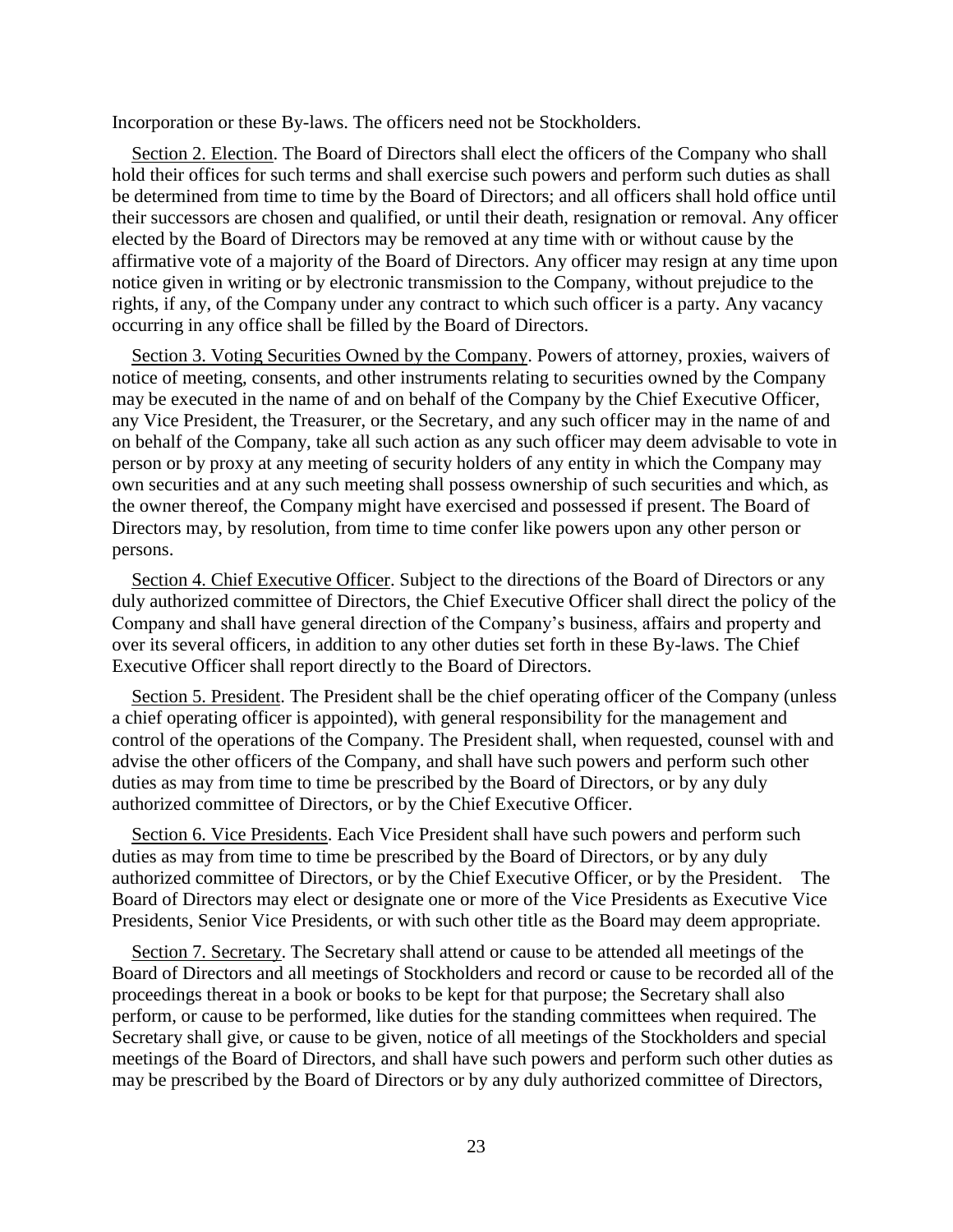or by the Chief Executive Officer, or by the President. If the Secretary shall be unable or shall refuse to cause notice to be given of all meetings of the Stockholders and special meetings of the Board of Directors, and if there be no Assistant Secretary, then either the Board of Directors, the Chairman of the Board, the Chief Executive Officer, or the President may choose another officer to cause such notice to be given. The Secretary shall have custody of the seal of the Company and the Secretary or any Assistant Secretary, if there be one, shall have authority to affix the same to any instrument requiring it and when so affixed, it may be attested by the signature of the Secretary or by the signature of any such Assistant Secretary. The Board of Directors may give general authority to any other officer to affix the seal of the Company and to attest the affixing by such officers a signature. The Secretary shall see that all books, reports, statements, certificates, and other documents and records required by law to be kept or filed are properly kept or filed, as the case may be.

Section 8. Treasurer. The Treasurer shall supervise and be responsible for (a) corporate funds and securities; (b) the keeping of full and accurate accounts of receipts and disbursements in books belonging to the Company; (c) the deposit of all moneys and other valuable effects in the name and to the credit of the Company in depositories of the Company; (d) the disbursement of funds of the Company; and (e) the taking of proper vouchers for such disbursements. The Treasurer shall render to the Board of Directors, at its regular meetings, or when the Board of Directors so requires, an account of all transactions of the Treasurer and of the financial condition of the Company, and shall have such powers and perform such other duties as may from time to time be prescribed by the Board of Directors, or by any duly authorized committee of Directors, or by the Chief Executive Officer, or by the President.

Section 9. Assistant Secretaries. Except as may be otherwise provided in these By-laws, Assistant Secretaries, if there be any, shall perform such duties and have such powers as from time to time may be assigned to them by the Board of Directors or by any duly authorized committee of Directors, or by the Chief Executive Officer, the President, any Vice President or the Secretary, and in the absence of the Secretary or in the event of the disability or refusal of the Secretary to act, shall perform the duties of the Secretary, and when so acting, shall have all the powers of and be subject to all the restrictions upon the Secretary.

Section 10. Assistant Treasurers. Assistant Treasurers, if there be any, shall perform such duties and have such powers as from time to time may be assigned to them by the Board of Directors, or by any duly authorized committee of Directors, or by the Chief Executive Officer, the President, any Vice President, or the Treasurer, and in the absence of the Treasurer, or in the event of the disability or refusal to act of the Treasurer, shall perform the duties of the Treasurer, and when so acting, shall have all the powers of and be subject to all the restrictions upon the Treasurer.

Section 11. Other Officers. Such other officers as the Board of Directors may choose shall perform such duties and have such powers as from time to time may be assigned to them by the Board of Directors.

Section 12. Signature Authority. Each of the Chief Executive Officer, the President and any Vice President may sign any documents, of whatever nature, in the name of the Company, except in instances where the signing and execution thereof shall be expressly delegated by the Board of Directors or by a duly authorized committee of Directors, or by these By-laws to some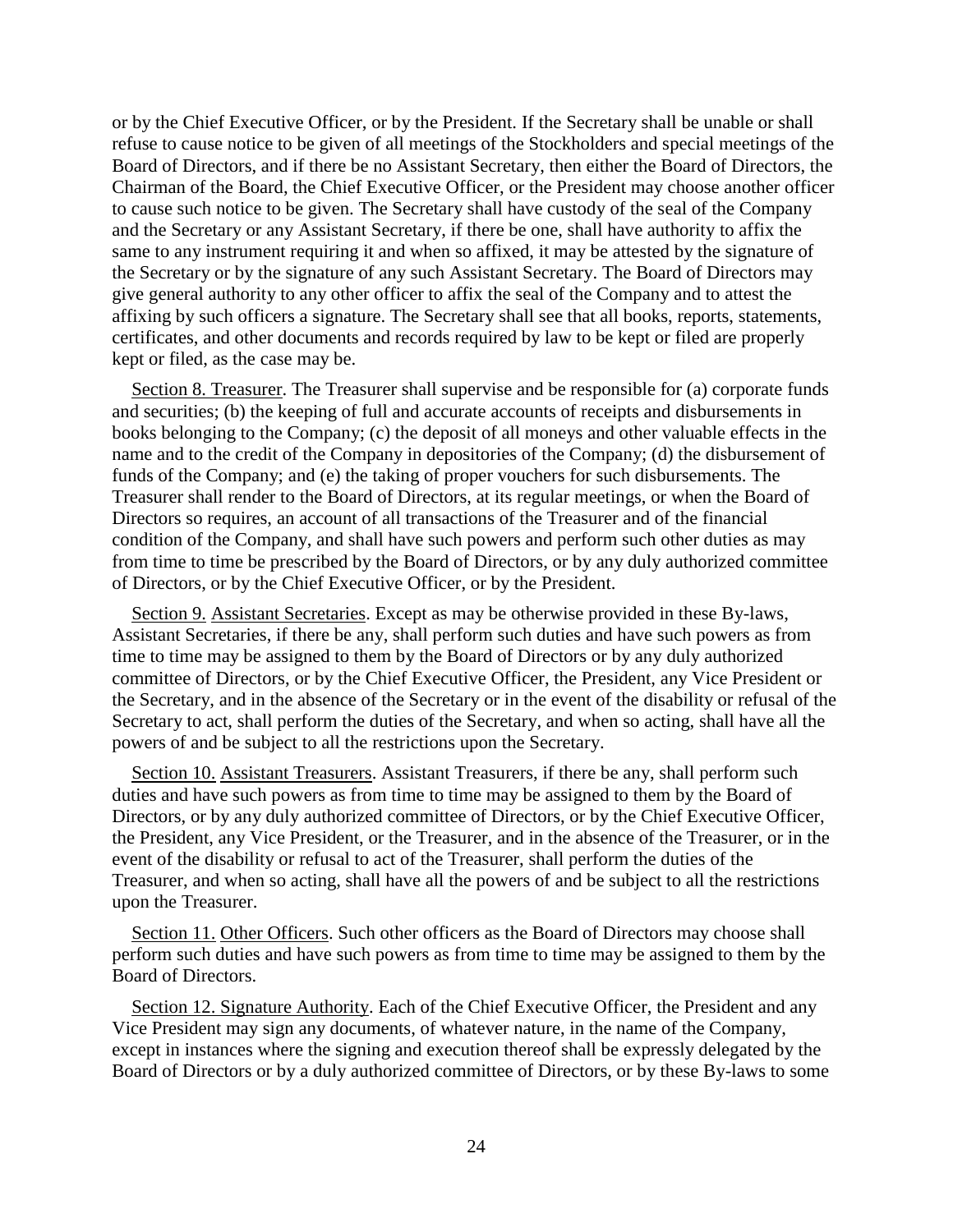other officer or agent of the Company, or shall be required by law otherwise to be signed or executed. The Treasurer and Secretary and any other officer appointed from time to time by the Board of Directors may sign such documents, in the name of the Company, that pertain or relate to such person's duties or business functions, except in instances where the signing and execution thereof shall be expressly delegated by the Board of Directors or by a duly authorized committee of Directors, or by these By-laws to some other officer or agent of the Company, or shall be required by law otherwise to be signed or executed.

# ARTICLE V

# STOCK

Section 1. Form of Certificates; Uncertificated Shares. Shares of stock in the Company may be represented by certificates or may be issued in uncertificated form in accordance with Delaware law. The issuance of shares in uncertificated form shall not affect shares already represented by a certificate unless and until the certificate is surrendered to the Company. Every holder of stock in the Company represented by certificates shall be entitled to have a certificate signed in the name of the Company by any two authorized officers of the Company, including without limitation, the Chief Executive Officer, the President, a Vice President, the Treasurer, or an Assistant Treasurer, or the Secretary, or an Assistant Secretary of the Company, certifying the number of shares represented.

Section 2. Signatures. Any or all of the signatures on a certificate may be a facsimile. In case any officer, transfer agent or registrar who has signed or whose facsimile signature has been placed upon a certificate shall have ceased to be such officer, transfer agent or registrar before such certificate is issued, the certificate may be issued by the Company with the same effect as if such officer or entity were an officer, transfer agent or registrar at the date of issue.

Section 3. Lost Certificates. The Board of Directors may direct a new certificate or uncertificated shares to be issued in place of any certificate theretofore issued by the Company alleged to have been lost, stolen, or destroyed, upon the making of an affidavit of that fact by the person claiming the certificate of stock to be lost, stolen, or destroyed. When authorizing such issue of a new certificate or uncertificated shares, the Board of Directors may, in its discretion and as a condition precedent to the issuance thereof, require the owner of such lost, stolen, or destroyed certificate, or such owner's legal representative, to advertise the same in such manner as the Board of Directors shall require and/or to give the Company a bond (or other adequate security) in such sum as it may direct as indemnity against any claim that may be made against the Company (including any expense or liability) and its transfer agents and registrars with respect to the certificate alleged to have been lost, stolen, or destroyed or the issuance of such new certificate or uncertificated shares. The Board of Directors may adopt such other provisions and restrictions with reference to lost certificates, not inconsistent with applicable law, as it shall in its discretion deem appropriate.

Section 4. Transfers. Stock of the Company shall be transferable in the manner prescribed by law and in these By-laws. Transfers of stock shall be made on the books of the Company only upon authorization by the Stockholder of record or by such person's attorney lawfully constituted in writing and filed with the Secretary of the Company, or a transfer agent for such stock, if any, and if such shares are represented by a certificate, upon the surrender of the certificate therefor, which shall be canceled before a new certificate or uncertificated shares shall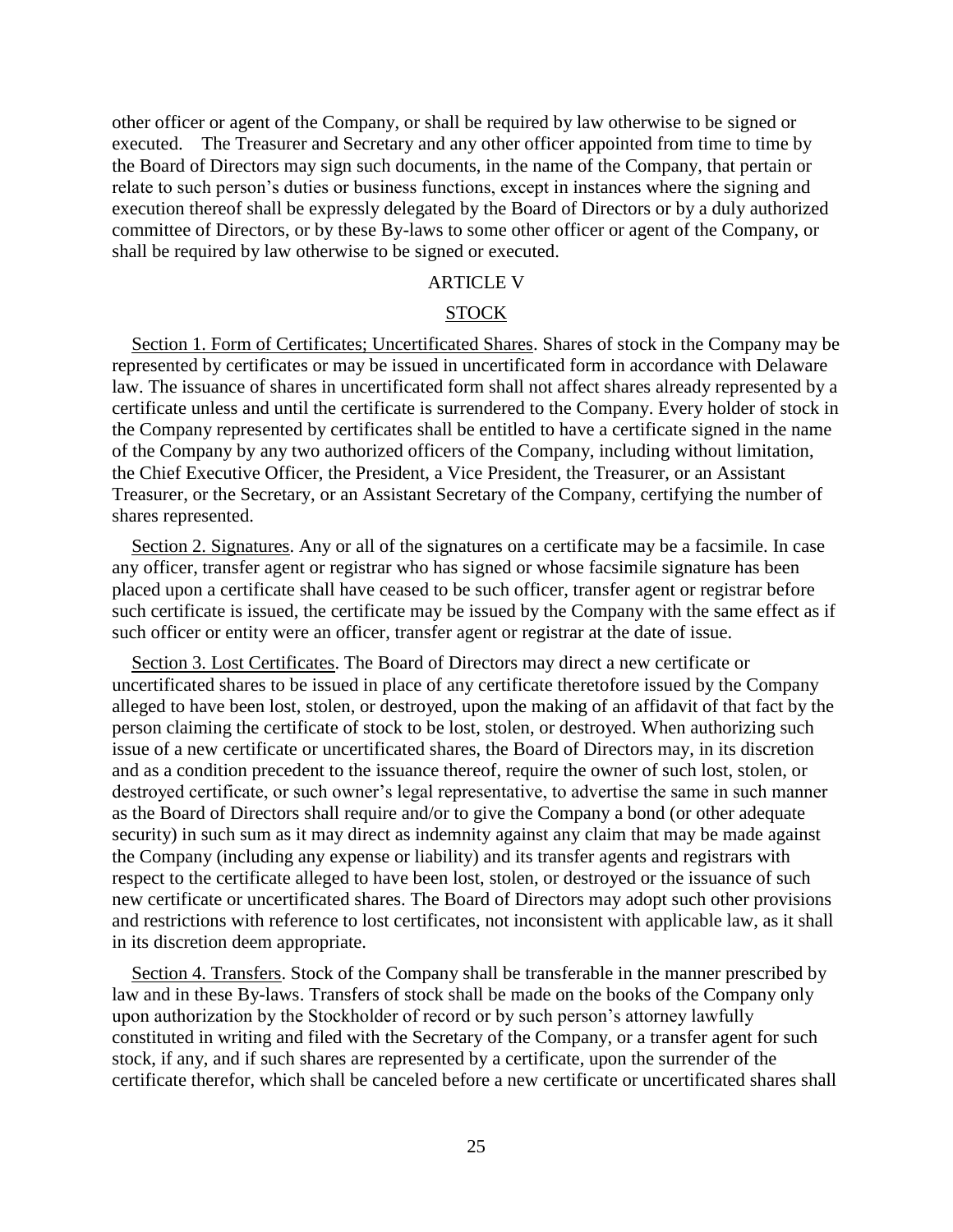be issued; provided, however, that the Company shall be entitled to recognize and enforce any lawful restriction on transfer.

Section 5. Record Date. In order that the Company may determine the Stockholders entitled to notice of or to vote at any meeting of Stockholders or any adjournment thereof, or entitled to receive payment of any dividend or other distribution or allotment of any rights, or entitled to exercise any rights in respect of any change, conversion or exchange of stock, or entitled to express consent to corporate action in writing without a meeting, or for the purpose of any other lawful action, the Board of Directors may fix, in advance, a record date, which (a) in order to determine the Stockholders entitled to notice of or to vote at any meeting of Stockholders or adjournment thereof, shall not be more than 60 calendar days nor less than 10 calendar days before the date of such meeting; (b) in order to determine the Stockholders entitled to express consent to corporate action in writing without a meeting, shall not precede nor be more than 10 calendar days after the date upon which the resolution fixing the record date is adopted by the Board of Directors; or (c) shall not be more than 60 calendar days prior to any other action for which a record date is required. A determination of Stockholders of record entitled to notice of or to vote at a meeting of Stockholders shall apply to any adjournment of the meeting; provided, however, that the Board of Directors may fix a new record date for the adjourned meeting.

Any Stockholder of record seeking to have Stockholders express consent to corporate action in writing without a meeting shall, by written notice to the Secretary of the Company, request that the Board of Directors fix a record date. The Board of Directors shall promptly, but in all events within 10 calendar days after the date upon which such request is received, adopt a resolution fixing the record date (unless a record date has previously been fixed by the Board of Directors pursuant to the first sentence of this Section 5). If no record date has been fixed by the Board of Directors pursuant to the first sentence of this Section 5 or otherwise within 10 calendar days after the date upon which such request is received, the record date for determining Stockholders entitled to express consent to corporate action in writing without a meeting, when no prior action of the Board of Directors is required by law, shall be the first date after the expiration of such 10 day time period following the date on which a signed written consent setting forth the action taken or proposed to be taken was delivered to the Company. If no record date has been fixed by the Board of Directors pursuant to the first sentence of this Section 5, the record date for determining Stockholders entitled to express consent to corporate action in writing without a meeting if prior action by the Board of Directors is required by law, shall be at the close of business on the day on which the Board of Directors adopts the resolution taking such prior action.

## ARTICLE VI

### **NOTICES**

Section 1. Notices. Whenever notice is required by law, the Certificate of Incorporation or these By-laws, to be given to any Director, member of a committee or Stockholder, such notice may be given personally, by mail, or by electronic transmission to the extent permitted by Section 232 of the DGCL. If mailed, such notice shall be addressed to such Director, member of a committee or Stockholder, at such address as appears on the records of the Company, with postage thereon prepaid, and such notice shall be deemed to be given at the time when the same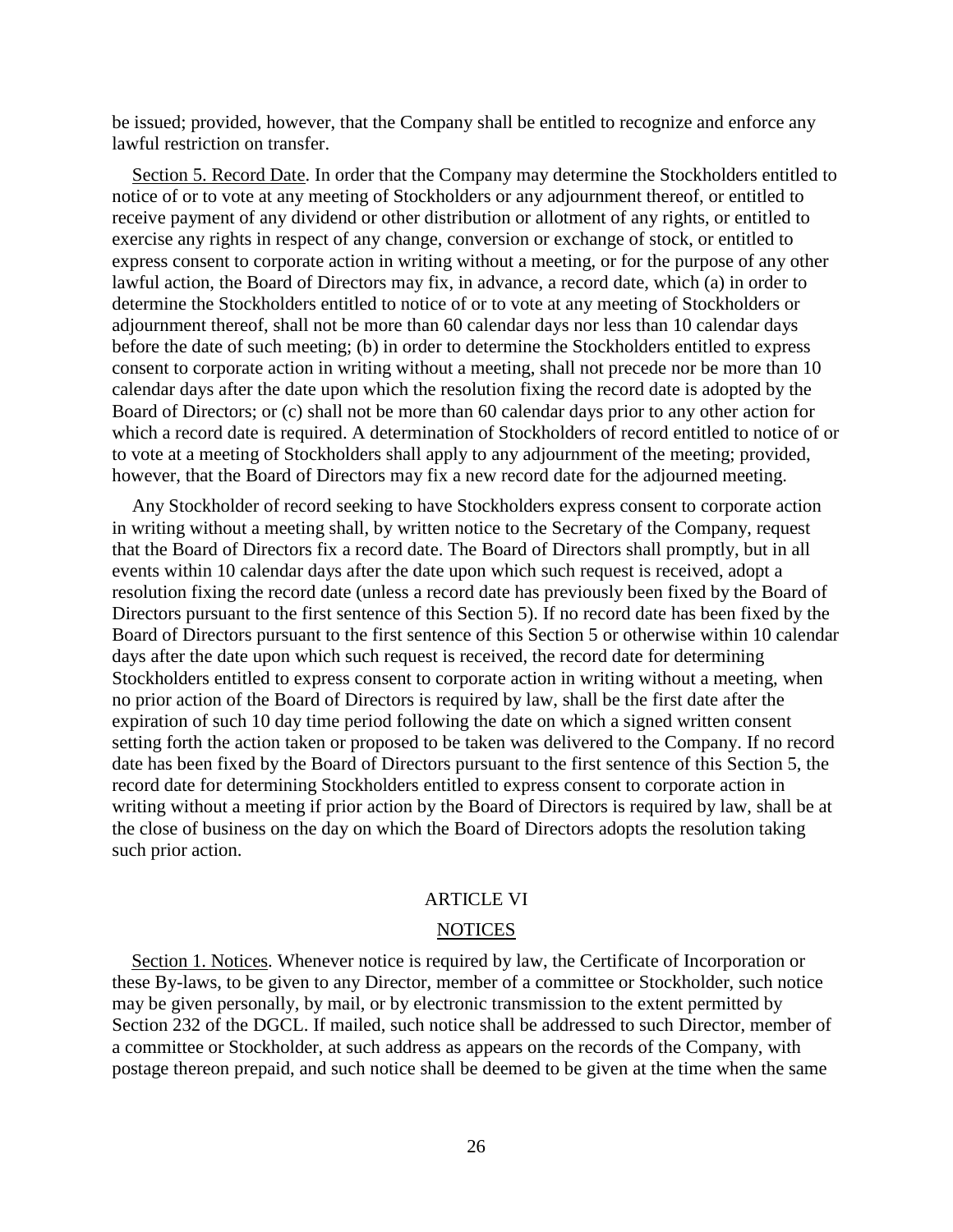shall be deposited in the United States mail. Notice by electronic transmission shall be deemed given as provided in Section 232 of the DGCL. An affidavit that notice has been given, executed by the Secretary, any Assistant Secretary or any transfer agent or other agent of the Company, shall be *prima facie* evidence of the facts stated in the notice in the absence of fraud. Notice shall be deemed to have been given to all Stockholders who share an address if notice is given in accordance with the "householding" rules set forth in Rule 14a-3(e) under the Exchange Act and Section 233 of the DGCL.

Section 2. Waivers of Notice. Whenever any notice is required by law, the Certificate of Incorporation or these By-laws, to be given to any Director, member of a committee, or Stockholder, a waiver thereof in writing, signed by the person or persons entitled to said notice, or a waiver by electronic transmission by the person or persons entitled to said notice, whether before or after the time stated therein, shall be deemed equivalent thereto. Attendance of a person at a meeting shall constitute a waiver of notice of such meeting, except when the person attends a meeting for the express purpose of objecting at the beginning of the meeting, to the transaction of any business because the meeting is not lawfully called or convened. Neither the business to be transacted at, nor the purpose of, any regular or special meeting of the Stockholders, the Board of Directors or a committee of the Board of Directors need be specified in any written waiver of notice or any waiver by electronic transmission unless so required by the Certificate of Incorporation or these By-laws.

## ARTICLE VII

## GENERAL PROVISIONS

Section 1. Dividends. Dividends upon the capital stock of the Company, subject to the provisions of the Certificate of Incorporation, if any, may be declared by the Board of Directors at any regular or special meeting, and may be paid in cash, in property, or in shares of the capital stock. Before payment of any dividend, there may be set aside out of any funds of the Company available for dividends such sum or sums as the Board of Directors from time to time, in its absolute discretion, deems proper as a reserve or reserves to meet contingencies, or for equalizing dividends, or for repairing or maintaining any property of the Company, or for any proper purpose, and the Board of Directors may modify or abolish any such reserve.

Section 2. Fiscal Year. The fiscal year of the Company shall be fixed by resolution of the Board of Directors.

Section 3. Corporate Seal. The corporate seal shall have inscribed thereon the name of the Company, the year of its organization and the words "Corporate Seal, Delaware." The seal may be used by causing it or a facsimile thereof to be impressed, affixed, reproduced or otherwise.

Section 4. By-laws Subject to Law and Certificate of Incorporation of the Company. Each provision of these By-laws is subject to any contrary provision of the Certificate of Incorporation of the Company or of an applicable law as from time to time in effect, and to the extent any such provision is inconsistent therewith, such provision shall be superseded thereby for as long as such inconsistency shall exist, but for all other purposes these By-laws shall continue in full force and effect.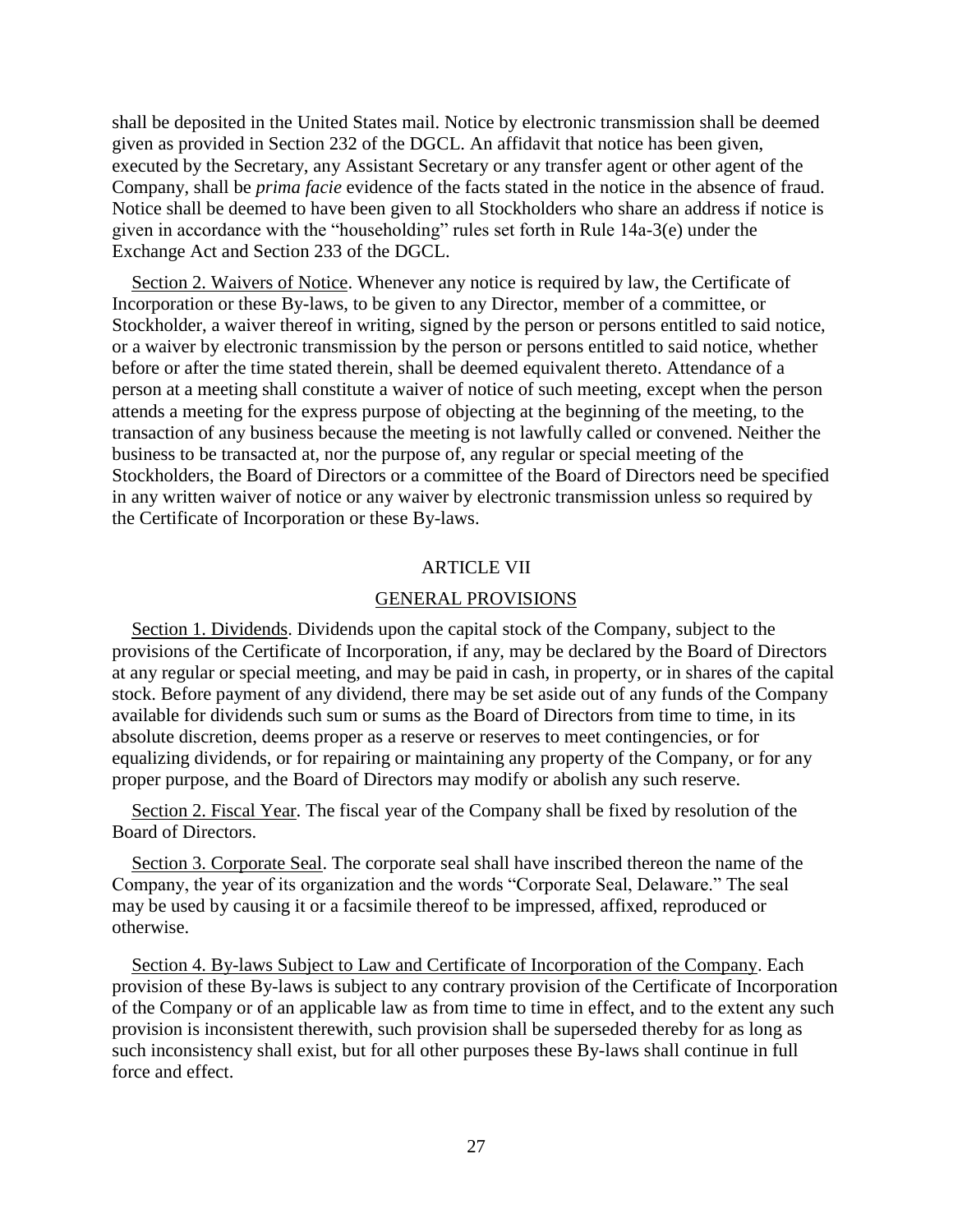# ARTICLE VIII

## INDEMNIFICATION

## Section 1. Right to Indemnification.

(a) Each person (hereinafter referred to as an "indemnitee") who was or is made a party to, or is threatened to be made a party to, or is otherwise involved in, any action, suit, arbitration, alternative dispute resolution mechanism, investigation, inquiry, administrative or legislative hearing, or any other actual, threatened, or completed proceeding, including any and all appeals, whether of a civil, criminal, administrative, investigative, or other nature (hereinafter a "proceeding"), by reason of the fact that he or she (i) is or was a Director or an officer of the Company, or while a Director or officer of the Company, is or was serving at the request of the Company (A) as a director or officer (including elected or appointed positions that are equivalent to director or officer) of another corporation, partnership, joint venture, trust, or other enterprise (each hereinafter referred to as an "other enterprise"), or (B) where the other enterprise is an employee benefit plan in which the Company or any of its subsidiaries or affiliates participates or is a participating company (hereinafter, an "employee benefit plan"), as a fiduciary or other representative of, or in any other capacity for, an employee benefit plan; or (ii) is or was an employee (other than an officer) of the Company who, while an employee of the Company, is or was serving at the request of the Company (A) as a director or officer (including elected or appointed positions that are equivalent to director or officer) of an other enterprise, or (B) where the other enterprise is an employee benefit plan, as a fiduciary or other representative of, or in any other capacity for, an employee benefit plan, shall be indemnified and held harmless by the Company to the fullest extent authorized by the DGCL, as the same exists or may hereafter be amended, against all expense, liability, and loss (including attorneys' fees, judgments, fines, ERISA excise taxes, penalties, and amounts paid in settlement) reasonably incurred or suffered by such indemnitee in connection therewith, all on the terms and conditions set forth in these Bylaws. Notwithstanding the foregoing (i) except as provided in Section 3 of this Article VIII with respect to proceedings to enforce rights under this Article VIII, the Company shall indemnify or advance expenses to any such indemnitee in connection with a proceeding (or part thereof) voluntarily initiated by such indemnitee (including claims and counterclaims, whether such counterclaims are asserted by such indemnitee or by the Company in a proceeding initiated by such indemnitee) only if such proceeding (or part thereof) was authorized or ratified by the Board of Directors of the Company, or the Board of Directors otherwise determines that indemnification or advancement is appropriate; and (ii) except as otherwise required by the DGCL, the Company shall indemnify or advance expenses to indemnitee with respect to any proceeding brought by or on behalf of the Company or an other enterprise against indemnitee only if such proceeding is authorized or ratified by the Board of Directors of the Company. For purposes of this Article VIII, any Director, officer, or employee of the Company providing service to an employee benefit plan in which the Company or any of its subsidiaries or affiliates participates or is a participating company shall be deemed to be doing so at the request of the Company.

(b) To receive indemnification under this Section 1, following a final judicial decision from which there is no further right to appeal (hereinafter a "final adjudication"), an indemnitee shall submit a written request to the Secretary of the Company. Such request shall include documentation or information that is necessary to determine the entitlement of the indemnitee to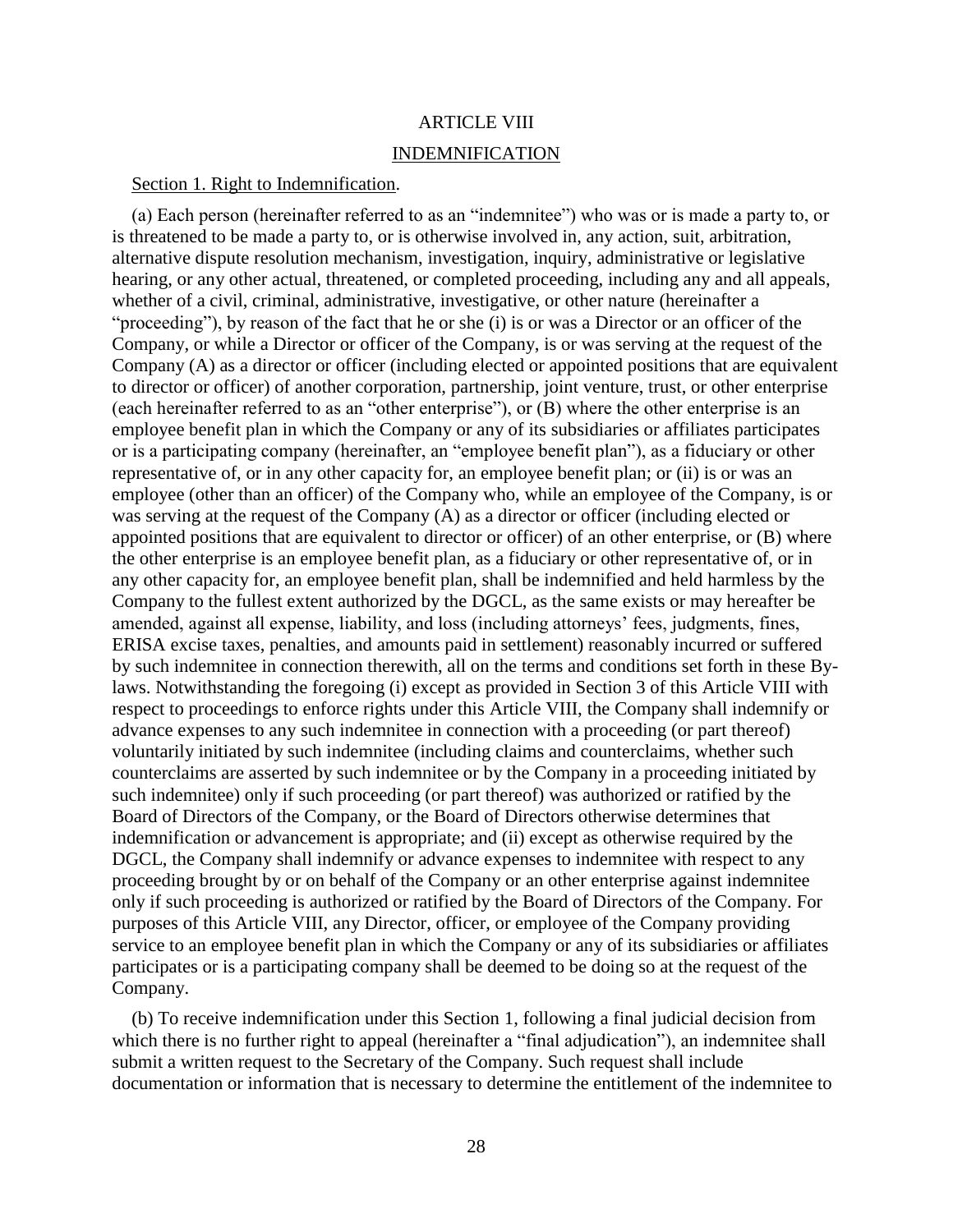indemnification and that is reasonably available to the indemnitee. Upon receipt by the Secretary of the Company of such a written request, the entitlement of the indemnitee to indemnification shall be determined by the following person or persons who shall be empowered to make such determination, as selected by the Board of Directors (except with respect to clause (v) of this Section 1(b)) (i) the Board of Directors by a majority vote of the Directors who are not parties to such proceeding, whether or not such majority constitutes a quorum; (ii) a committee of such Directors designated by a majority vote of such Directors, whether or not such majority constitutes a quorum; (iii) if there are no such Directors, or if such Directors so direct, by independent legal counsel in a written opinion to the Board of Directors, a copy of which shall be delivered to the indemnitee; (iv) the Stockholders of the Company; or (v) in the event that a change of control (as defined below) has occurred, at the election of the indemnitee, by independent legal counsel in a written opinion to the Board of Directors, a copy of which shall be delivered to the indemnitee. The determination of entitlement to indemnification shall be made and, unless a contrary determination is made, such indemnification shall be paid in full by the Company not later than 60 calendar days after receipt by the Secretary of the Company of a written request for indemnification. A "change of control" shall be deemed to have occurred if, during any period of two consecutive years, the individuals who, at the beginning of such period, constituted the Board of Directors (the "incumbent board") cease for any reason to constitute at least a majority of the Board of Directors; provided, however, that any individual becoming a Director subsequent to the beginning of such two-year period whose election, or nomination for election, by the Stockholders of the Company, was approved by a vote of at least a majority of the Directors then comprising the incumbent board shall be considered as though such individual were a member of the incumbent board, but excluding, for this purpose, any such individual whose initial assumption of office occurs as a result of an actual or threatened election contest with respect to the election or removal of Directors or other actual or threatened solicitation of proxies or consents by or on behalf of a person other than the Board of Directors.

### Section 2. Advancement of Expenses.

(a) In addition to the right to indemnification conferred in Section 1 of this Article VIII, each Director and each Section 16 officer of the Company, as determined by the Chief Executive Officer of the Company in accordance with Rule 16a-1(f) of the Exchange Act (hereinafter referred to as a "Section 16 officer") shall, to the fullest extent permitted by law, also have the right to be paid by the Company the expenses (including attorneys' fees) incurred in defending any proceeding in advance of its final disposition (hereinafter an "advancement of expenses"); provided, however, that an advancement of expenses incurred by an indemnitee in his or her capacity as a Director or any such officer of the Company (and not in any other capacity in which service was or is rendered by such indemnitee, including, without limitation, service to an employee benefit plan) shall be made only upon delivery to the Company of an undertaking (hereinafter an "undertaking"), by or on behalf of such indemnitee, to repay all amounts so advanced if it shall ultimately be determined by final adjudication that such indemnitee is not entitled to be indemnified for such expenses under this Section 2(a) of this Article VIII or otherwise. Advancement of expenses shall be made without regard to the indemnitee's ultimate entitlement to indemnification under the provisions of this Article VIII or otherwise.

(b) In addition to the right to indemnification conferred in Section 1 of this Article VIII and except for the Section 16 officers covered under Section 2(a) above, any other indemnitee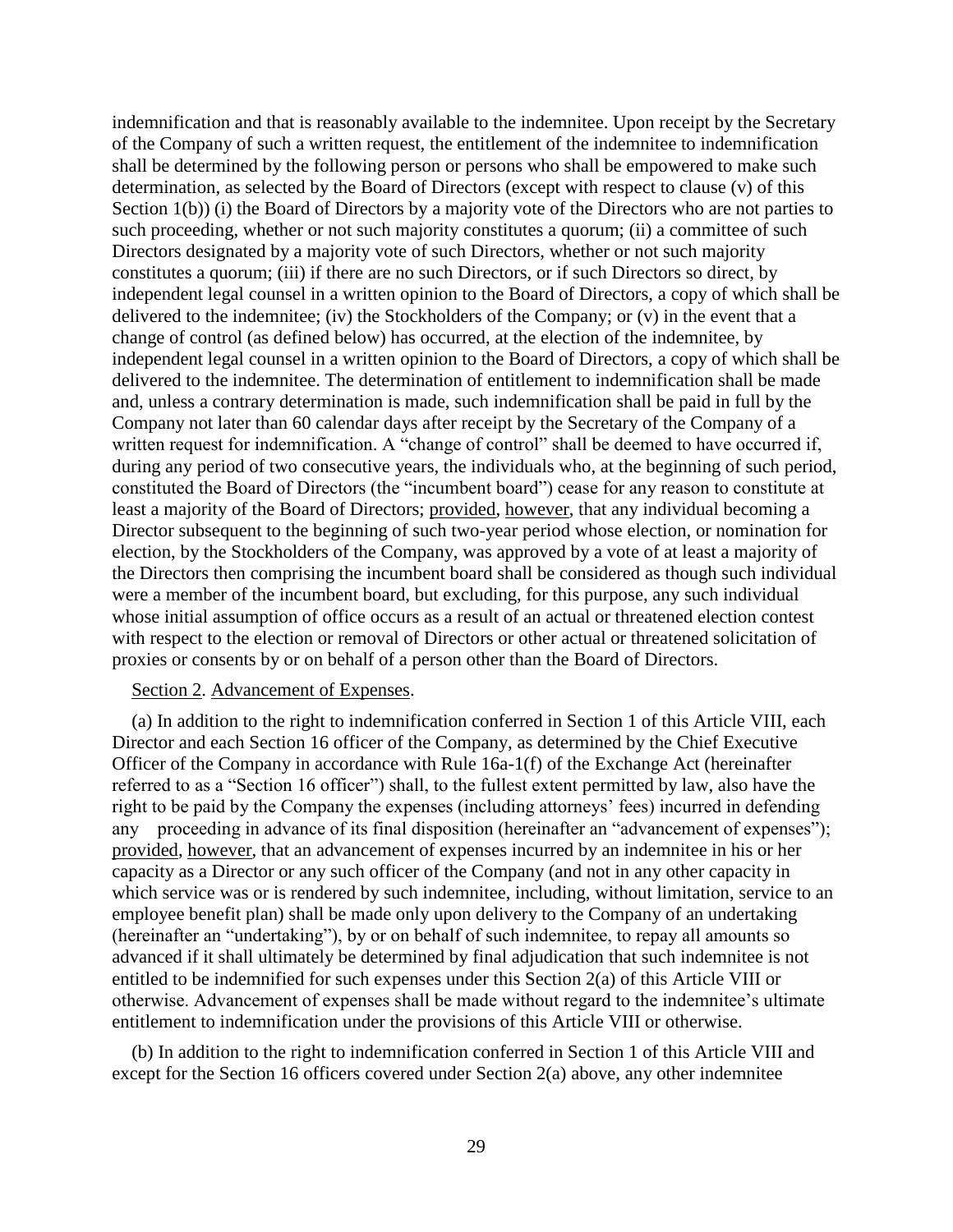entitled to indemnification in Section 1 shall, to the fullest extent permitted by law, also have the right to be paid by the Company an advancement of expenses, provided, however, that (i) an advancement of expenses incurred by an indemnitee in his or her capacity as an officer of the Company, or as a director or officer of an other enterprise (and not in any other capacity in which service was or is rendered by such indemnitee, including, without limitation, service to an employee benefit plan), shall be made only upon delivery of an undertaking, by or on behalf of such indemnitee, to repay all amounts so advanced if it shall ultimately be determined by final adjudication that such indemnitee is not entitled to be indemnified for such expenses under this Section 2(b) or otherwise; and (ii) unless otherwise available pursuant to Section 4 of this Article VIII, the Company shall not advance or continue to advance expenses to any indemnitee covered under this Section 2(b) in any proceeding if a determination is reasonably and promptly made by the following person or persons who shall be empowered to make such determination, as selected by the Board of Directors (x) by the Board of Directors by a majority vote of Directors who are not party to the proceeding with respect to which an advancement of expenses is sought, even though less than a quorum; (y) by a majority vote of a committee of such Directors designated by a majority vote of such Directors; or (z) if there are no such Directors or such Directors so direct, by independent legal counsel in a written opinion, that the facts known to the decision-making party at the time such determination is made demonstrate clearly and convincingly that such indemnitee acted in bad faith or in a manner that such indemnitee did not believe to be in or not opposed to the best interests of the Company or the other enterprise the indemnitee is serving. In no event shall any advance be made in instances where the Board of Directors, a committee, or independent legal counsel reasonably determines that such indemnitee deliberately breached such indemnitee's duty to the Company or its Stockholders or the other enterprise the indemnitee is serving.

(c) To receive an advancement of expenses under this Section 2, an indemnitee shall submit a written request to the Secretary of the Company. Such request shall reasonably evidence the expenses incurred by the indemnitee and shall include or be accompanied by the undertaking required by Section 2(a) or 2(b), as applicable. Each such advancement of expenses shall be made within 20 calendar days after the receipt by the Secretary of the Company of a written request for advancement of expenses.

Section 3. Right of Indemnitee to Bring Suit. If a request under Section 1 or 2 of this Article VIII is not paid in full by the Company within 60 calendar days after a written request has been received by the Secretary of the Company, except in the case of a request for an advancement of expenses, in which case the applicable period shall be 20 calendar days, the indemnitee may at any time thereafter bring suit against the Company in a court of competent jurisdiction in the State of Delaware to recover the unpaid amount of the request. If successful in whole or in part in any such suit, or in a suit brought by the Company to recover an advancement of expenses pursuant to the terms of an undertaking, the indemnitee shall be entitled to be paid also the expense of prosecuting or defending such suit. In (a) any suit brought by the indemnitee to enforce a right to indemnification hereunder (but not in a suit brought by the indemnitee to enforce a right to an advancement of expenses) it shall be a defense that; and (b) in any suit brought by the Company to recover an advancement of expenses pursuant to the terms of an undertaking, the Company shall be entitled to recover such expenses upon a final adjudication that, the indemnitee has not met any applicable standard for indemnification set forth in the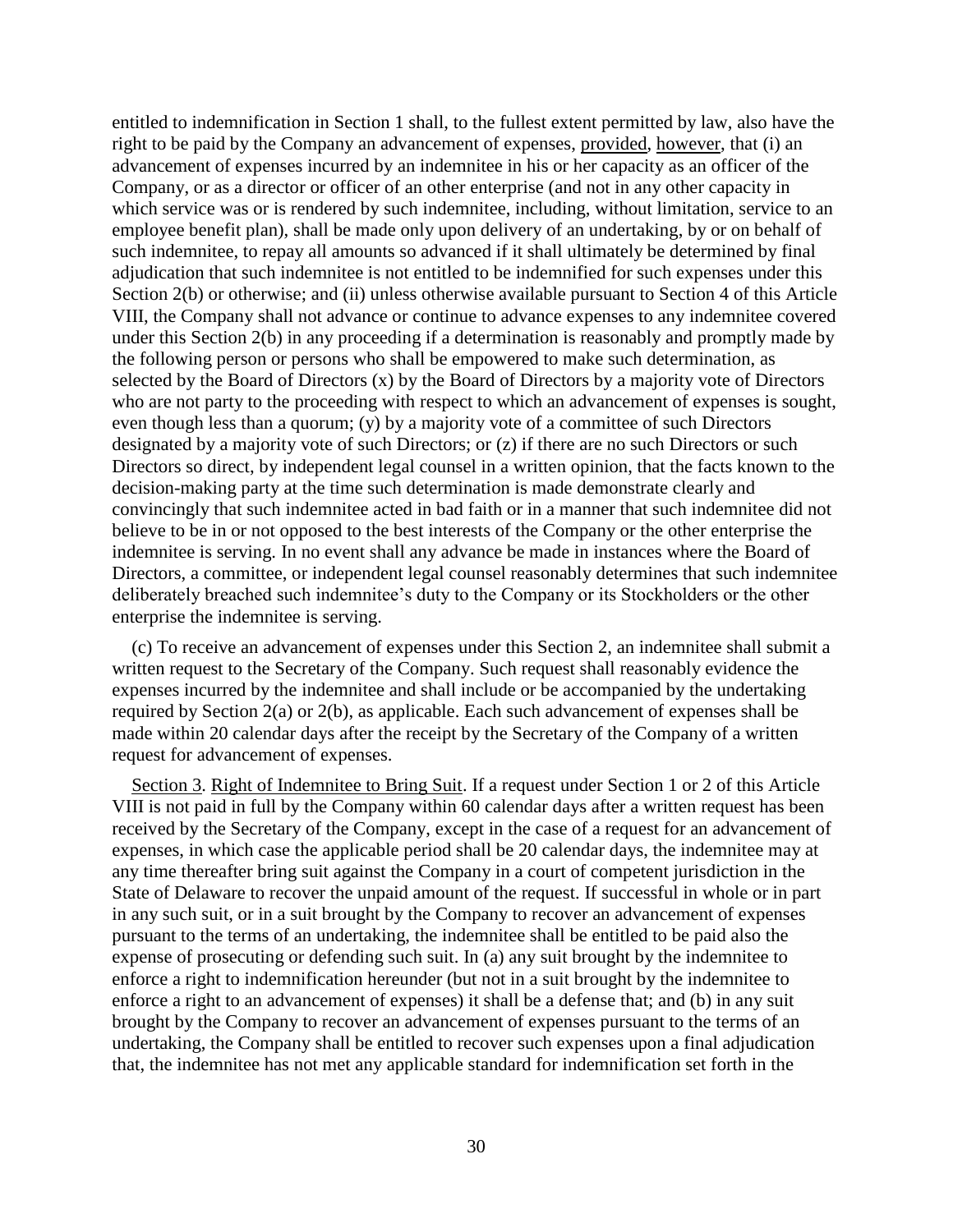DGCL. Neither the failure of the Company (including its Directors who are not parties to such proceeding, a committee of such Directors, independent legal counsel, or its Stockholders) to have made a determination prior to the commencement of such proceeding that indemnification of the indemnitee is proper in the circumstances because the indemnitee has met the applicable standard of conduct set forth in the DGCL, nor an actual determination by the Company (including its Directors who are not parties to such proceeding, a committee of such Directors, independent legal counsel, or its Stockholders) that the indemnitee has not met such applicable standard of conduct, shall create a presumption that the indemnitee has not met the applicable standard of conduct or, in the case of such a suit brought by the indemnitee, be a defense to such suit. In any suit brought by the indemnitee to enforce a right to indemnification or to an advancement of expenses hereunder, or brought by the Company to recover an advancement of expenses pursuant to the terms of an undertaking, the burden of proving that the indemnitee is not entitled to be indemnified, or to such advancement of expenses, under this Article VIII or otherwise shall be on the Company.

Section 4. Non-Exclusivity of Rights. The rights to indemnification and to the advancement of expenses conferred in this Article VIII shall not be exclusive of any other right which any person may have or hereafter acquire under any law, agreement, vote of Stockholders or Directors, provisions of a certificate of incorporation, or by-laws, or otherwise.

Section 5. Insurance. The Company may maintain insurance, at its expense, to protect itself and any Director, officer, employee, or agent of the Company or an other enterprise against any expense, liability, or loss, whether or not the Company would have the power to indemnify such person against such expense, liability, or loss under the DGCL.

Section 6. Indemnification of Employees and Agents of the Company. Except for those indemnitees entitled to indemnification under Section 1 of this Article VIII, the Company may, to the extent authorized from time to time, grant rights to indemnification and to the advancement of expenses to any employee or agent of the Company or an other enterprise to the extent and in the manner permitted by law.

Section 7. Nature of Rights. The rights conferred upon indemnitees in this Article VIII shall be contract rights and shall continue as to an indemnitee who has ceased to be a Director or officer and shall inure to the benefit of the indemnitee's heirs, executors, and administrators. Any amendment, alteration, or repeal of this Article VIII that adversely affects any right of an indemnitee or its successors shall be prospective only and shall not limit or eliminate any such right with respect to any proceeding involving any occurrence or alleged occurrence of any action or omission to act that took place prior to such amendment or repeal.

Section 8. Settlement of Claims. The Company shall not be liable to indemnify any indemnitee under this Article VIII for any amounts paid in settlement of any action or claim effected without the Company's written consent, which consent shall not be unreasonably withheld.

Section 9. Subrogation. In the event of payment under this Article VIII, the Company shall be subrogated to the extent of such payment to all of the rights of recovery of the indemnitee (excluding insurance obtained on the indemnitee's own behalf), and the indemnitee shall execute all papers required and shall do everything that may be necessary to secure such rights, including the execution of such documents necessary to enable the Company effectively to bring suit to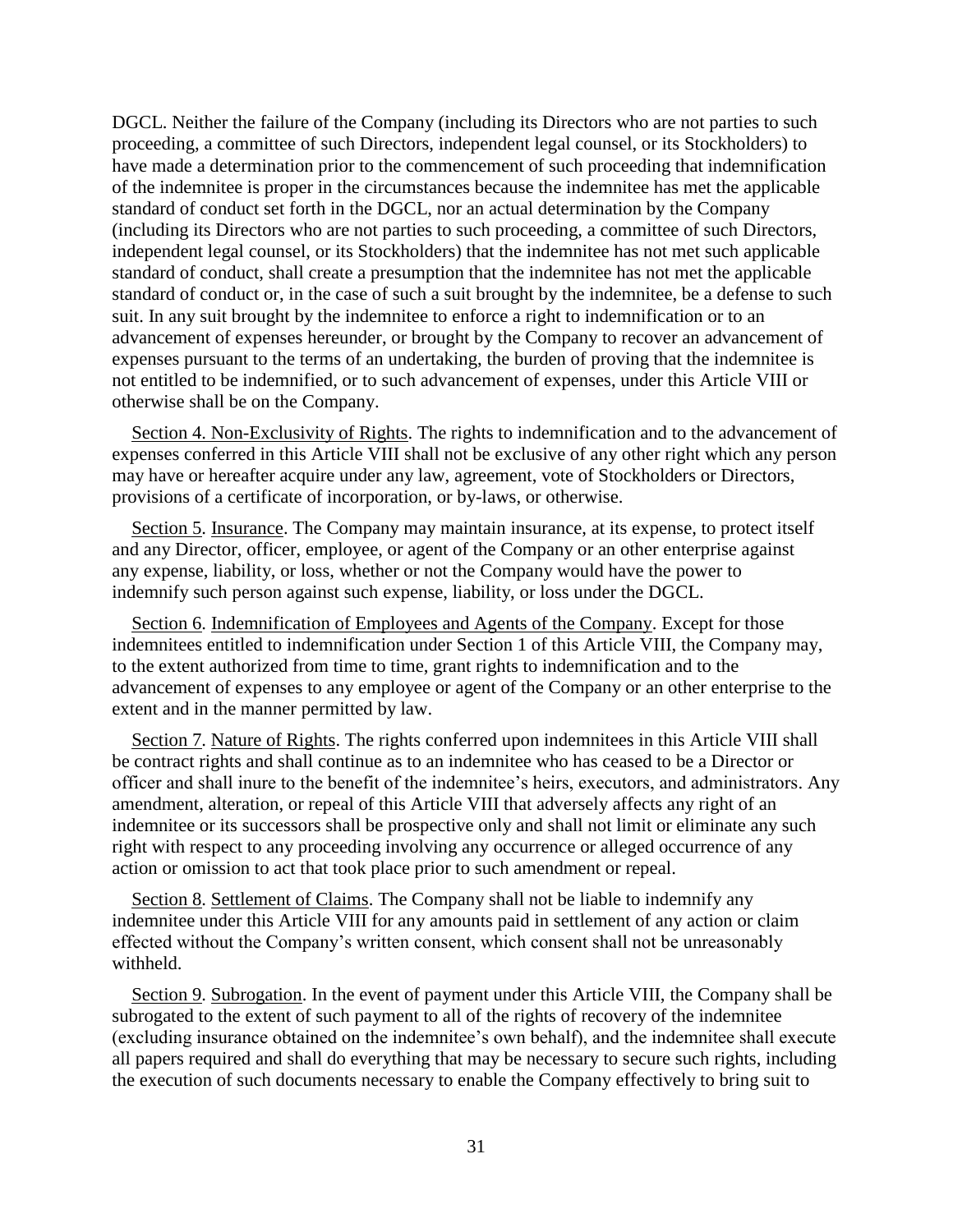enforce such rights.

Section 10. Severability. If any provision or provisions of this Article VIII shall be held to be invalid, illegal, or unenforceable as applied to any person or entity or circumstance for any reason whatsoever, then, to the fullest extent permitted by law (a) the validity, legality, and enforceability of such provision in any other circumstance and of the remaining provisions of this Article VIII (including, without limitation, all portions of any paragraph of this Article VIII containing any such provision held to be invalid, illegal, or unenforceable, that are not by themselves invalid, illegal, or unenforceable) and the application of such provision to other persons or entities or circumstances shall not in any way be affected or impaired thereby; and (b) to the fullest extent possible, the provisions of this Article VIII (including, without limitation, all portions of any paragraph of this Article VIII containing any such provision held to be invalid, illegal, or unenforceable, that are not themselves invalid, illegal, or unenforceable) shall be construed so as to give effect to the intent of the parties that the Company provide protection to the indemnitee to the fullest extent set forth in this Article VIII.

Section 11. Procedures for Submission of Claims. The Board of Directors may establish reasonable procedures, in addition to the procedures set forth in this Article VIII, for the submission of claims for indemnification pursuant to this Article VIII, determination of the entitlement of any person thereto, and review of any such determination.

# ARTICLE IX

### AMENDMENTS

Section 1. Amendments of By-laws. These By-laws may be altered, amended, supplemented, or repealed and new By-laws may be adopted by an affirmative vote of the holders of 75 percent of the voting power of all shares of outstanding stock of the Company entitled to vote at any duly constituted Annual or Special Meeting of Stockholders, or, except as otherwise expressly provided in a By-law made by the Stockholders, by the Board of Directors.

### ARTICLE X

### FORUM FOR ADJUDICATION OF DISPUTES

Section 1. Forum. Unless the Company consents in writing to the selection of an alternative forum, to the fullest extent permitted by law, the sole and exclusive forum for any Stockholder (including any beneficial owner, within the meaning of Section 13(d) of the Exchange Act) to bring (a) any derivative action or proceeding purportedly brought on behalf of the Company, (b) any action asserting a claim of breach of a fiduciary duty owed by any current or former Director, officer, or employee of the Company to the Company or the Company's Stockholders, (c) any action asserting a claim arising pursuant to any provision of the DGCL or the Certificate of Incorporation or By-laws, (d) any action asserting a claim governed by the internal affairs doctrine, or (e) any other action asserting an internal corporate claim, as defined in Section 115 of the DGCL, shall be a state court located within the State of Delaware (or, if no state court located within the State of Delaware has jurisdiction, the federal district court for the District of Delaware); in all cases subject to the court's having personal jurisdiction over the indispensable parties named as defendants.